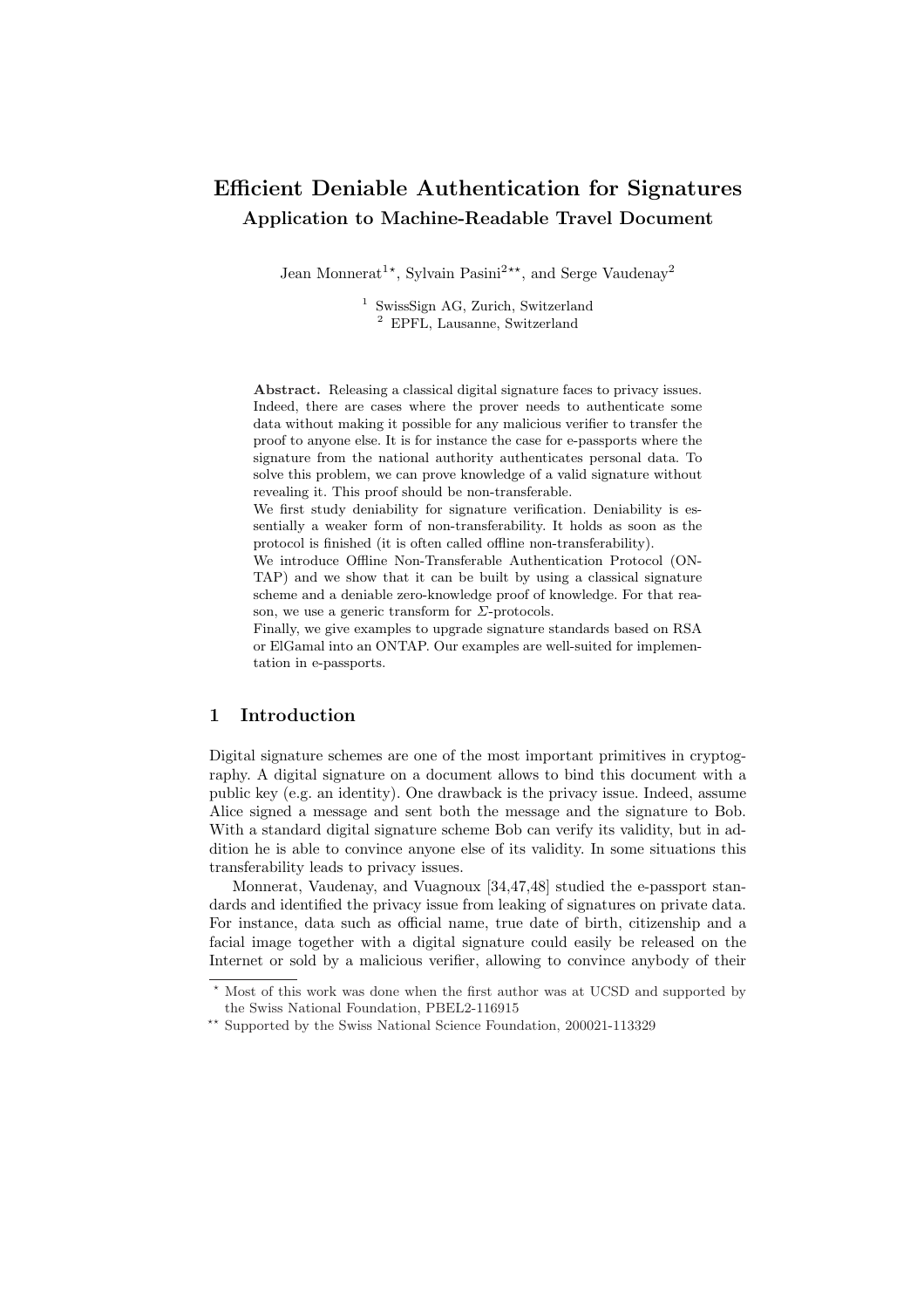authenticity. None of these data is really confidential. For instance, the true date of birth of some person can fairly be estimated or propagated by gossiping. The person can still claim that the gossiped date of birth is incorrect and keep it private. What is more sensitive is a proof that a date of birth is true because the person can no longer deny evidence that the proof is correct. For this reason, the authors suggested to use non-transferable proof of signature knowledge. So, the passport can convince the border patrol of the authenticity of the data without revealing the signature.

In our scenario, we have a signer (the national authority), a prover (the epassport), and a verifier (the border patrol). Clearly, the passport should not know the signing key which is kept secret by the national authority.

Full non-transferability requires a public-key infrastructure (PKI) for verifiers. Certificate verification should be secured to avoid transfer attacks using rogue keys. While a PKI for border patrols is proposed in the EAC standard [36], this is not enough for the privacy issue we have in mind. Indeed, the key of verifiers in EAC will only be checked for verifiers in a country with agreements with the home country. That is, non-transferability would only be enforced in friendly countries but not in others. This seems pretty weird.

For this reason, we want to avoid PKI for verifiers and we will focus on a weaker form of non-transferability, which holds after the protocol is complete. That is, we enforce *offline non-transferability* which is equivalent to deniability (sometimes called self-simulatability). Zero-knowledge proofs are inherently deniable in the plain model while zero-knowledge protocols in the common reference string (CRS) model or the random oracle model (ROM) are not necessarily deniable. However, protocols in the CRS or ROM are more attractive for efficiency reasons. So, we have to consider the notion of deniable zero-knowledge [40,41].

The above reasons motivated the study of non-transferable proof of signature knowledge with a strong focus on the efficiency. The goal is to find a protocol which can be implemented on e-passports for proving the knowledge of a valid signature to a border patrol in a setting where there is no PKI for border patrols and these latters may be dishonest. The international e-passport standard [35] proposes the use of RSA and ElGamal-based signatures schemes. The EAC [36] extension suggest that passports could run ECDH protocols. So, there is a little place for public-key cryptography.

Related work. Non-transitive signatures [16,38] and deniable message authentication [17] also deal with transferability issues but do not immediately apply for a three-party settings where an intermediate player (e.g. the e-passport) shows to another one that some data was authenticated by an authority.

Invisible signatures (aka undeniable signatures) were invented by Chaum and van Antwerpen [11] and they subsequently were studied in [4,9,15,23,33,37]. They are not universally verifiable, i.e. they make it impossible to tell valid and invalid signatures apart while making the signer able to prove validity or invalidity through an interactive protocol. Undeniable signatures only consider a two-party setting. One issue for our case is that in order to confirm or deny a signature, the prover must know the secret key.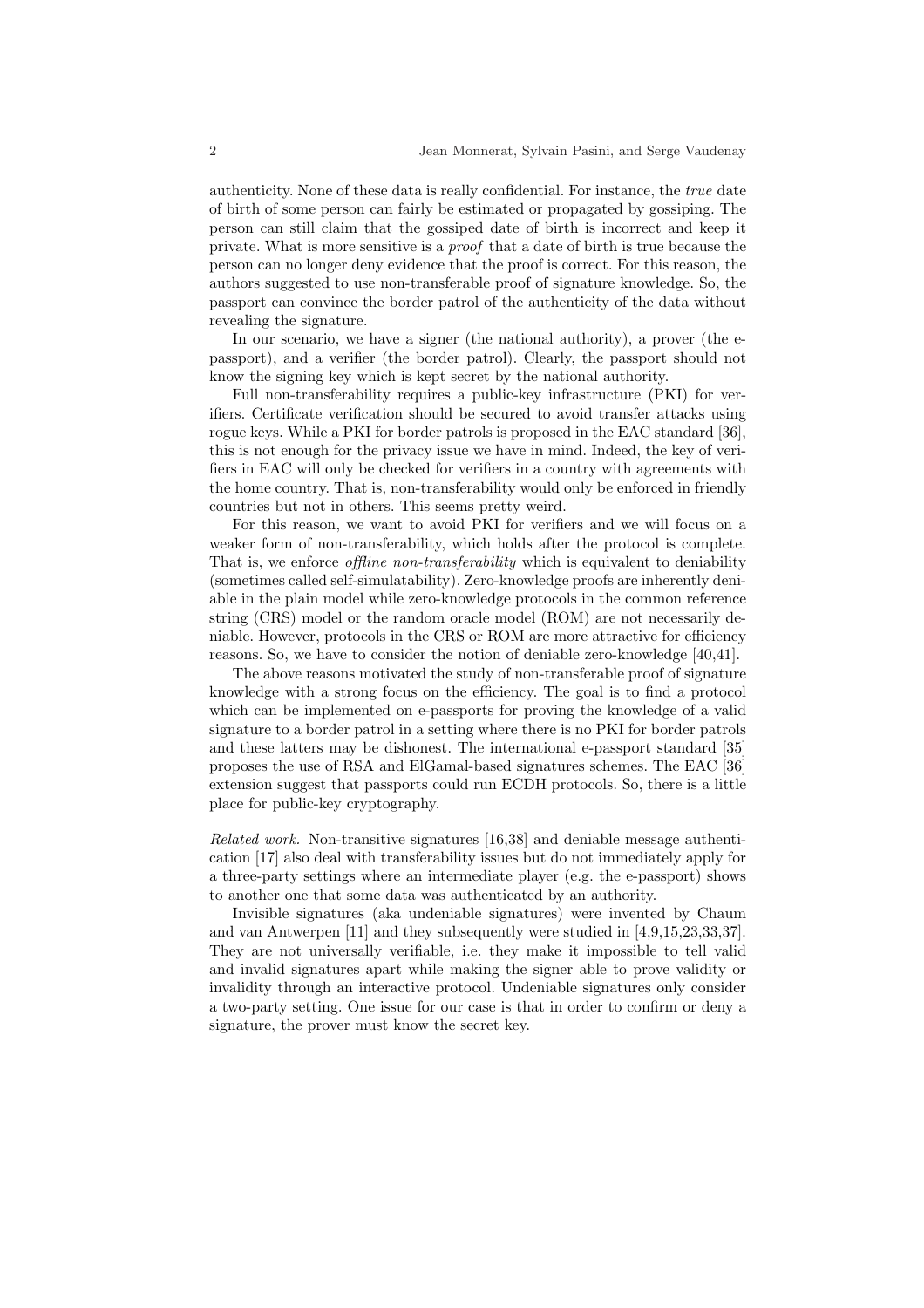With undeniable signatures, the signer cooperation is essential. Indeed, without its cooperation the signature is useless. The latter issue motivated the introduction of designated confirmer signatures [10]. In short, designated confirmer signatures work as undeniable signatures but the verification may be shifted from the signer to the confirmer. They were designed mostly to protect the verifier from signers who would refuse to participate in verification protocols.

Asokan, Shoup, and Waidner [1,2] proposed a solution to cross-exchange signatures between two parties in a fair way (using a trusted third party in a fair way). For that, they propose a way to transform a signature scheme into a verifiable escrow scheme. A verifiable escrow scheme is based on a homomorphism and allows to produce an escrow signature from a signature. Then, given the escrow signature, one can verify that it is really a signature without obtaining the signature. Finally, someone can recover the signature from the escrow signature by using the secret key. One drawback for our application is that the escrow signature is verifiable, thus it is some kind of signature and not deniable.

Non-transferability was studied by Jakobsson et al. [31,7] and they introduced designated-verifier proofs. The idea is to designate the signature to a verifier (using its public-key) and then only the designated-verifier can be convinced on the validity of the signature. One drawback is that the verifier must be known at the signature time. Later, Steinfeld et al. [46] introduced Universal Designated-Verifier Signature (UDVS). This scheme applies to a three party setting: signer, designator, and verifier. Universal refers to that any designator who obtained a universally verifiable signature from the signer is able to designate it to a verifier. This relies on a PKI for verifiers. The method for having every verifier attached to a public key is an overkill. This motivated Baek et al. [3] to define a weaker notion of non-transferability and they published the Universal Designated Verifier Signature Proof (UDVSP). The primitive is similar to the concept of UDVS except that no signature is given to the verifier. The designator does not need to know the verifier, only a signature proof is given to the verifier. This primitive assumes that verifiers are honest. Clearly, our application scenario does not meet this assumption and this construction does not remain secure when the verifiers may be malicious [32,45]. Indeed, considering malicious verifiers leads to transferable proofs by using the Fiat-Shamir transform [22]. In addition, The proposed UDVS or UDVSP constructions rely on bilinear mappings which seems not very easy to implement in the case of e-passports.

Recently, Shahandashti, Safavi-Naini, and Baek [45] worked on Credential Ownership Proofs (COP). There have some similar features as non-transferable signature. However, COP allow users to copy/share the credits which is clearly not desirable is the case of e-passports. They also protect against "double spending" which is not necessary in our case.

In this paper. To motivate our constructions, we start in Section 2 with a short overview on e-passports. In Section 3, we introduce some preliminaries and in particular, we recall the concept of deniable zero-knowledge in the CRS and RO models. In Section 4, we introduce the definition of an offline non-transferable authentication protocol (ONTAP). We propose a generic transform of a signature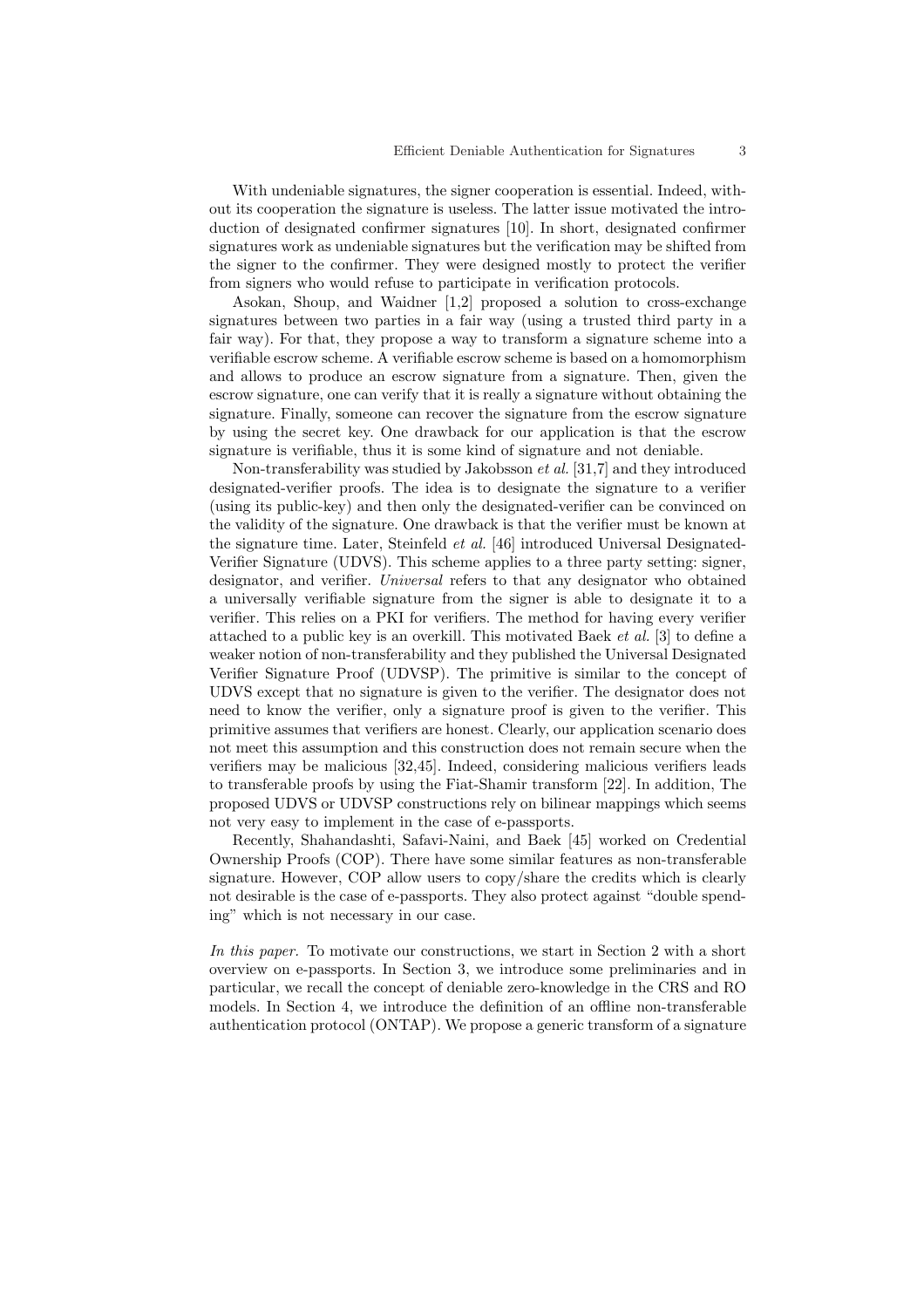scheme into an ONTAP by using a deniable ZK proof of knowledge. In order to build secure ONTAP, we study strong construction of proofs of knowledge in Section 5. In particular, we study a generic transform of  $\Sigma$ -protocols. In Section 6, we propose ONTAP protocols which can be efficiently executed in constrained environments such as e-passports. In particular, we give an example based on the Guillou-Quisquater protocol for RSA-based signatures and another example based on the Schnorr protocol for ElGamal-based signatures.

Our work compared to others. As the UDVSP of Baek et al. [3] our ONTAP definition requires no PKI for verifiers. UDVSP and ONTAP are conceptually equivalent but the security notions differ. The UDVSP security from [3] uses three definitions, restrict to known message attacks and honest verifiers while we use two definitions, chosen message attacks and malicious verifiers. In addition to this, our instantiations of ONTAP can be built efficiently on standard signature schemes and need no change for the signing algorithm. UDVSP does not apply directly to RSA and ElGamal-based schemes while our proposed ON-TAP implementations do. Our proposed implementations just require a modular exponentiation for the prover while the proposed UDVSP constructions require the use of bilinear mappings as well as signature transforms.

Recently, Shahandashti and Safavi-Naini [44] presented a construction for UDVS. As we saw before, UDVS requires PKI for verifiers and thus is not adapted in our case. However, they present a way for a signature holder to prove his signature knowledge to a verifier. They define a signature class C for which signatures can be converted in a public and a private part. The private part is simulatable and there exists a proof of knowledge for the private part. The signature holder simply needs to convert its signature, to send the public part to the verifier, and finally to prove his knowledge of the private part. They use this definition to designate a signature to a verifier by using a Fiat-Shamir transform on the interactive proof. Except the transform, we use a similar idea, i.e. a signature in two part, one simulatable and the other provable. The authors does not give any security proof (since it is not their main contribution). They use a classical  $\Sigma$ -protocol and thus their proof of knowledge is HVZK only. As seen before, HVZK is clearly not enough for the application we have in mind. Here we strengthen the knowledge proofs, we give formal security proofs and examples of implementations. Finally the scheme of [44] may loose deniability if a malicious verifier registers a rogue key.

# 2 Passive Authentication for MRTD

E-passports, formally called machine-readable travel documents (MRTD), are now available in many countries [35]. They use an embedded RFID chip to show evidence of a traveler identity through wireless communication.

The memory of the chip is organized in standard files: several *data groups* and one *security object document* (SOD). There are only two mandatory data groups: DG1 includes basic information such as the name of the person, its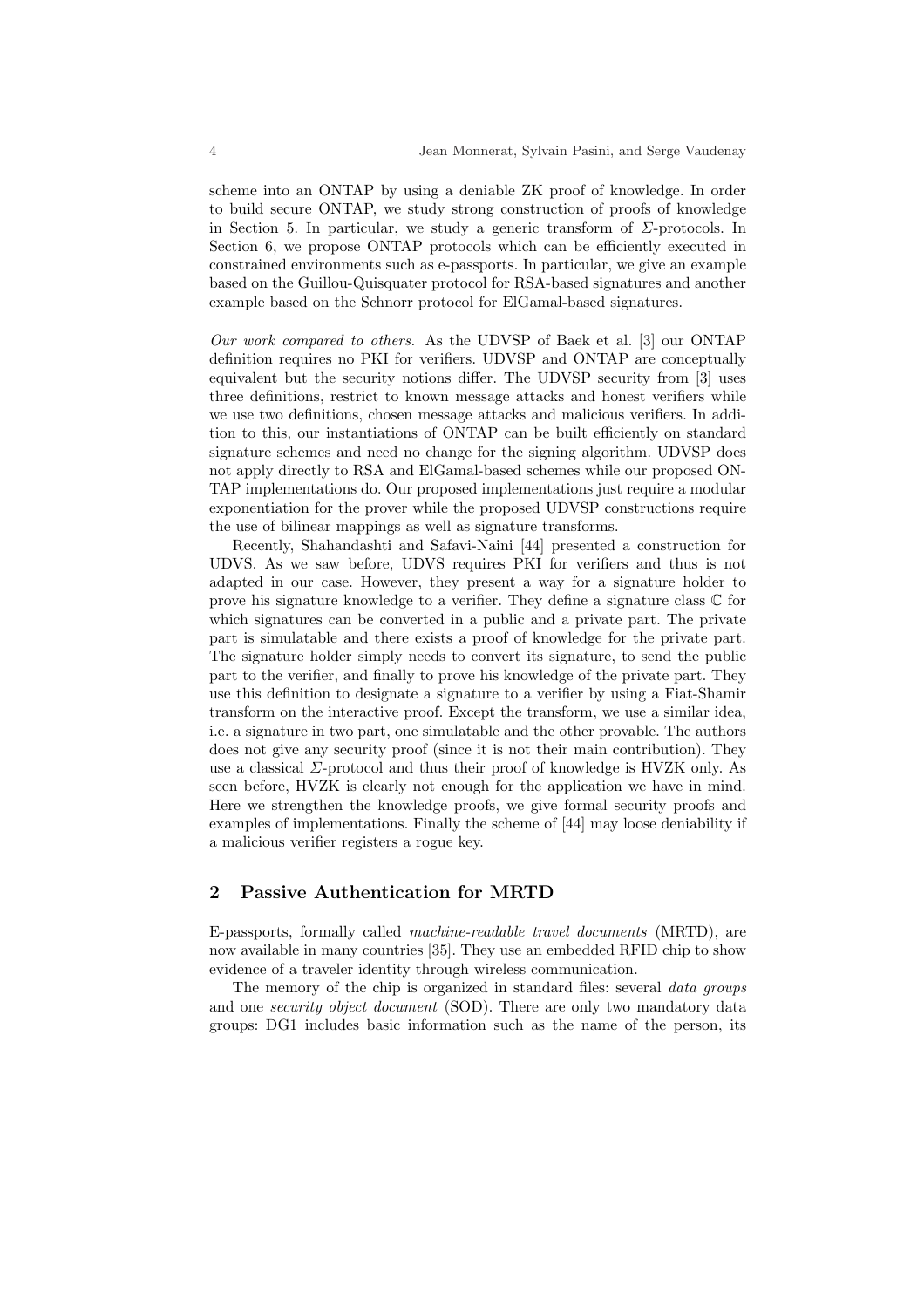gender, date of birth, citizenship, as well as the passport number and validity; and DG2 contains a facial picture of the owner. The SOD includes the digest of each data group and a digital signature of this list of digests issued by the national authority. Clearly, the SOD gives evidence of someone's true name, or true age, or true gender, or true citizenship, etc. Providing the data groups and the SOD is called passive authentication.

Since all data is readable, chip cloning is possible. To solve this issue, there is an optional active authentication (AA) protocol. In that case, the chip possesses a pair public/private key. The public key is stored in a DG (and thus authenticated) while the private key is in a secure part of the memory (and so not clonable). Following AA, the reader simply sends a challenge and the chip signs it and give it back.

Due to the wireless access, data could be captured without the agreement by the holder. Following the standard, access to the chip can be protected using basic access control (BAC). In short, it proves to the chip that the reader have an optical access to the first page. It is not a real access control since anyone can implement an e-passport reader and read any passport without being authorized by public authorities.

BAC is by far insufficient since the new generation of e-passport will contain more private information such as fingerprint, address, etc. For this, the European Union is now promoting an *extended access control* (EAC) [36] which is based on more elaborate cryptographic protocols (semi-static ECDH key agreement with certificate) and terminal authentication based on a specific PKI. This PKI is also known to suffer from weaknesses (namely, the unreliable revocation procedure). In addition to this, EAC is only meant to protect non-mandatory data groups since mandatory ones should still be accessible to countries with no agreement to read extra information. This means that the SOD is not protected by EAC so will still leak evidence that a given protected data group is correct. Clearly, an adversary can still distinguish a correct EAC-protected data group from an incorrect one without being authorized to read it.

For this reasons, we propose to have the signature part of the SOD hidden and passive authentication replaced by some deniable authentication protocol. Note that the chip is able to carry out some RSA computation in AA. Therefore, we can assume that chips are able to run one or two RSA computations in the deniable authentication protocol.

# 3 Preliminaries

Let S be a finite set. We write  $s \in u S$  to say that s is picked uniformly from S.

Throughout this article the term "algorithm" stands for a probabilistic polynomialtime (PPT) Turing machine modeled by deterministic functions in terms of an input and random coins.

We denote by  $\mathsf{prot}_{\mathbf{P}(\alpha),\mathbf{V}(\beta)}(\gamma)$  an instance of the protocol "prot" between **P** and **V**. The element  $\gamma$  denotes the common input of all participants, e.g. public keys, while  $\alpha$  (resp.  $\beta$ ) describes the private input of **P** (resp. **V**). Note that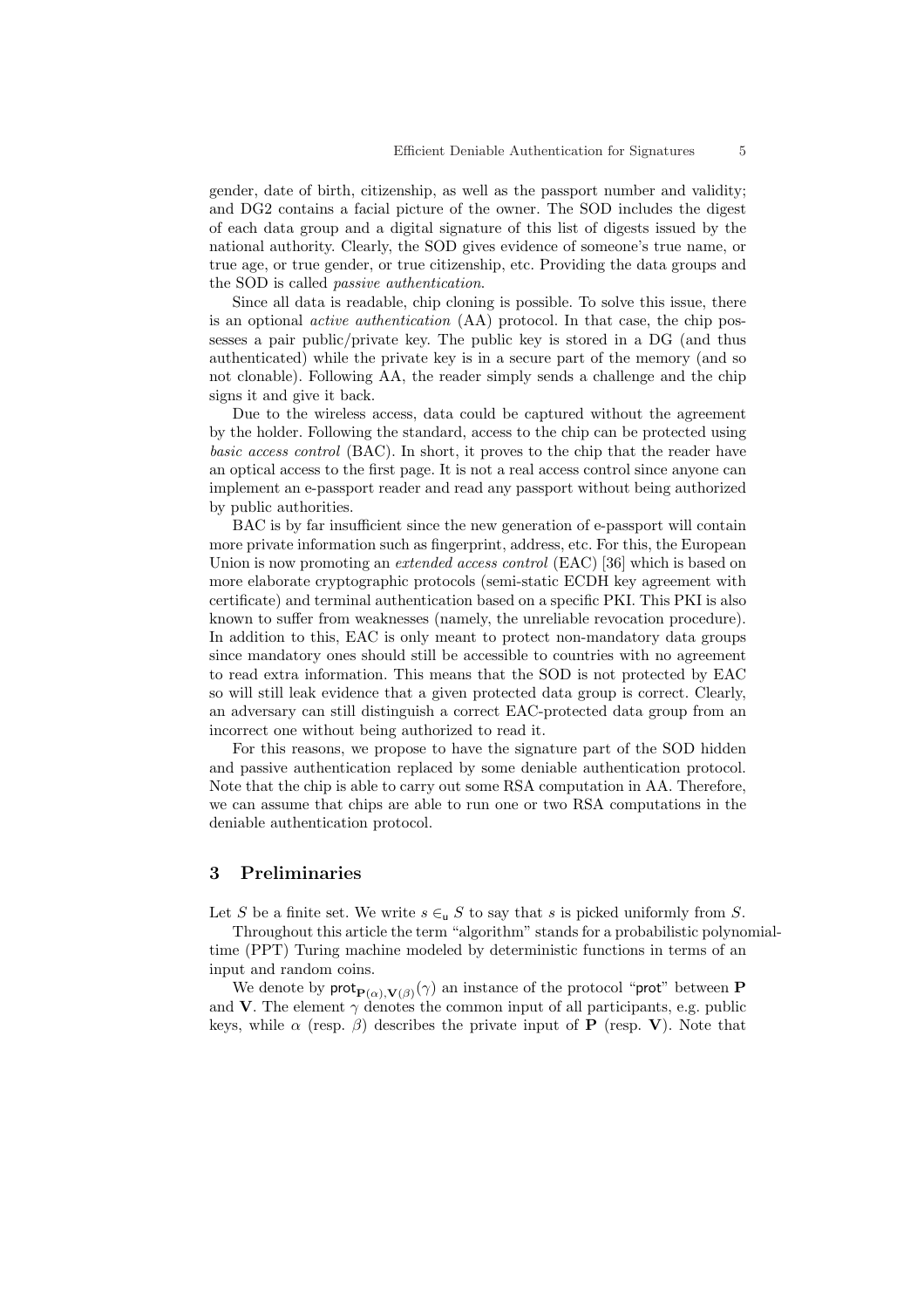when the protocol is not known or is implicitly known, the interaction between the two parties can be noted by  $\langle \mathbf{P}(\alpha), \mathbf{V}(\beta) \rangle (\gamma)$ .

In some cases, we need to only describe the view of  $\beta$  and we denote it by View<sub>B</sub>(prot<sub>A,B</sub>(·)). We call "the view of  $\mathcal{B}$ " all inputs known by  $\mathcal{B}$  (including the random tape and messages received by  $\mathcal{B}$ ). All other messages can be computed from the view and the  $\beta$  algorithm.

Classical Digital Signature (DS) Schemes. We denote by  $\mathcal M$  and  $\mathcal S$  the message space and the signature space respectively. A (classical) *digital signature* (DS) scheme is defined by the three following algorithms: The  $(K_p, K_s) \leftarrow$ setup( $1^{\lambda}$ ) algorithm generates a key pair from a security parameter  $\lambda$ . The  $\sigma \leftarrow \text{sign}(K_s, m)$  algorithm outputs a signature  $\sigma \in \mathcal{S}$  of a message  $m \in \mathcal{M}$ . The b = verify( $K_p, m, \sigma$ ) tells whether the pair  $(m, \sigma)$  is valid  $(b = 1)$  or not $(b = 0)$ .

The scheme is *complete* if for any  $(K_p, K_s) \leftarrow \mathsf{setup}(1^{\lambda})$ , any message m, and any  $\sigma \leftarrow \text{sign}(K_s, m)$ , then verify $(K_p, m, \sigma) = 1$ . The standard security requirement for a DS is the *existential unforgeability against a chosen-message* attack (EF-CMA) put forth by Goldwasser et al. [28]. This property ensures that nobody except the signer **S** can output a valid signature  $\hat{\sigma}$  for any new message  $m$  with a non-negligible probability.

**Definition 1 (Security of DS).** Consider an adversary A against S. A plays a game against a challenger  $C$  who can sign messages. A is allowed to make queries to a signing oracle. The goal of A is to yield a valid pair  $(\widehat{m}, \widehat{\sigma})$  such that  $\widehat{m}$  was never sent to the signing oracle. The signature scheme is said EF-CMA-secure if no PPT adversary A can win this game with non-negligible probability.

*Proof of Knowledge and Deniable Zero-Knowledge.* Let  $R \subseteq \{0,1\}^* \times \{0,1\}^*$ be a binary relation with a polynomial-size witness, i.e., for any  $(x, w) \in R$  we have  $|w| < \text{poly}(|x|)$ . Let  $L_R$  be a language related to the binary relation R.  $L_R$  is the set of all x such that there exists a witness w and  $(x, w)$  is in R, i.e.  $L_R = \{x : \exists w \text{ s.t. } (x, w) \in R\}.$ 

Let  $(\mathbf{P}, \mathbf{V})$  be a pair of interactive Turing machines. For a given  $x \in L_R$ , **P** wants to prove to  $V$  that he knows the corresponding witness w. For this,  $P$  and V will use an *interactive proof* with common input x noted **proof**<sub>P(w)</sub> $\mathbf{v}(x)$ . At the end,  $P$  should have convinced  $V$  that he knows  $w$ .  $V$  outputs accept or reject. In order to formalize the notion of proof of knowledge we need to introduce the concept of knowledge extractor  $Ext$ . The  $Ext$  algorithm gets input x and access to the prover, while he attempts to compute w such that  $(x, w) \in R$ .

Consider any proof of knowledge between a prover  $P$  and a verifier  $V$ . Zeroknowledge means that no information leaks to the verifier except the validity of the statement. This concept was formalized by Goldwasser, Micali, and Rackoff [26,27]. The main idea behind zero-knowledge is that any verifier should be able to run the simulator by himself (instead of interacting with a prover). However in the CRS model, the simulator is able to choose crs while no verifier is able to do that in reality. For this reason, we use the concept of deniability [40,41].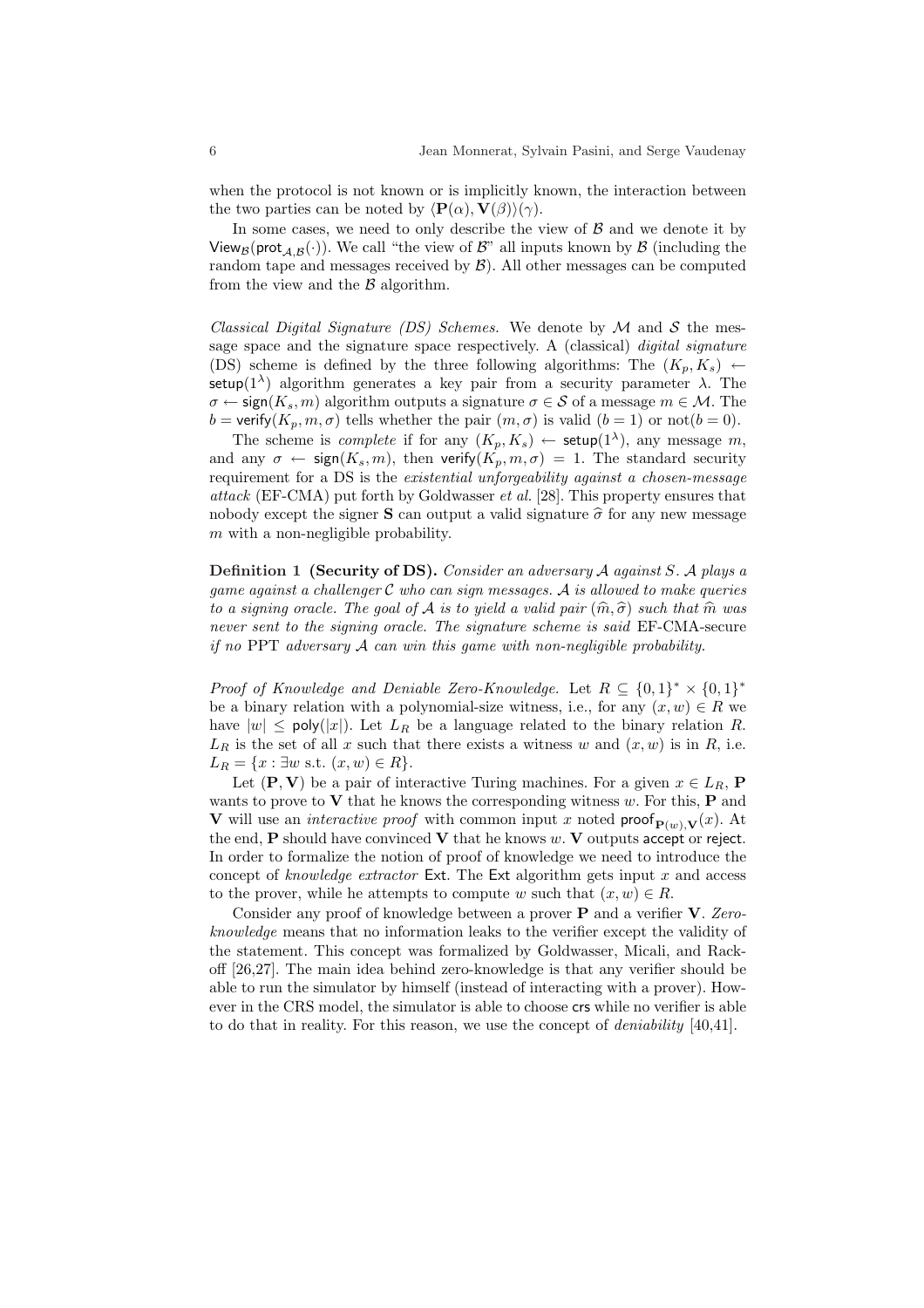Definition 2 (Deniable Zero-Knowledge Proof of Knowledge). Let crs be any common reference string (CRS). Let H be a random oracle. Let  $\kappa(x)$  be a real valued function.  $\mathsf{proof}_{\mathbf{P}^{\mathsf{H}}(w),\mathbf{V}^{\mathsf{H}}}(x,\mathsf{crs})$  is a proof of knowledge for the relation R with soundness error  $\kappa(x)$  if the following holds :

- Efficiency:  $P$  and  $V$  are polynomially bounded.
- Completeness: On common input x, crs, if  $P$  has a witness w such that  $(x, w) \in R$ , then  $\langle \mathbf{P}^{\mathsf{H}}(w), \mathbf{V}^{\mathsf{H}} \rangle (x, \text{crs})$  always outputs accept.
- Soundness: Given a Turing machine  $\mathbf{P}^*$ <sup>H</sup>, crs and H, let  $\varepsilon(x)$  be the probability that  $\langle P^{*H}, V^H \rangle (x, \text{crs})$  accepts. There exists an extractor Ext and a constant k such that for any crs, any H, any  $\mathbf{P}^*$ , and any x, if  $\varepsilon(x) > \kappa(x)$ , then  $\mathsf{Ext}^{\mathbf{P}^*}(x)$  outputs a witness w such that  $(x, w) \in R$  within expected time  $\mathcal O$  $\frac{en}{|x|^k}$  $\varepsilon(x)-\kappa(x)$ <u>:)</u> where an access to  $\mathbf{P}^*$  only counts as one step.

A proof of knowledge proof $_{\mathbf{P}^{\text{H}},\mathbf{V}^{\text{H}}}(\cdot)$  for a relation R is deniable zero-knowledge if for any PPT  $V^*$ , there exists a PPT simulator  $\textsf{Sim}^{\textsf{H}}$  such that

 $\{\textsf{crs}, \textsf{H}, \textsf{View}_{\mathbf{V}^*}(\textsf{proof}_{\mathbf{P}^{\textsf{H}}(w),\mathbf{V}^{*\textsf{H}}(z)}(x,\textsf{crs}))\}_{z\in\{0,1\}^*, x\in L_R} \textit{ for arbitrary } w\in R(x)$ 

and

$$
{\{\mathsf{crs},\mathsf{H},\mathsf{Sim}^\mathsf{H}(x,z,\mathsf{crs})\}_{z\in\{0,1\}^*,x\in L_R}}
$$

are computationally indistinguishable.

When crs and H are constant and H is polynomially computable, we obtain the definition in the standard model. When crs is constant, we obtain the random oracle model. When H is constant and polynomially computable, we obtain the CRS model. When  $V^*$  is restricted by  $V$ , i.e.  $V^* = V$ , we obtain the honest verifier zero-knowledge (HVZK) definition.

It seems that the need for deniablity makes the CRS model collapse down to the plain model (see Pass [41]). Indeed, there exists an efficient generic transformation of deniable zero-knowledge protocols from the CRS model into the plain model. However this transformation adds some more rounds which increases the round complexity. So, deniable ZK protocols in the CRS model may still be attractive in practice.

Commitment Schemes. We define a keyed commitment scheme by the two following algorithms: The  $(K_p, K_s) \leftarrow$  setup $(1^{\lambda}, R)$  algorithm generates a pair public/private key given random coins R. The  $c = \text{com}(K_p, m, r)$  algorithm allows to compute the commit value  $c$  for a given message  $m$  by using the public key  $K_p$  and random coins r. Knowing both c, m, and r (and  $K_p$ ), the commitment is checked by  $c = \text{com}(K_p, m, r)$ . A commitment scheme should be perfectly hiding, meaning that for any  $K_p$  generated by setup,  $c \leftarrow \text{com}(K_p, m, r)$  has a distribution which is independent from  $m$ . We assume that it is uniform. It should also be computationally binding, meaning that for any PPT algorithm given a random  $K_p$  generated by setup, the probability that it finds  $r,r',m,m'$ such that  $m \neq m'$  and commit $(K_p, m, r) = \text{commit}(K_p, m', r')$  is negligible.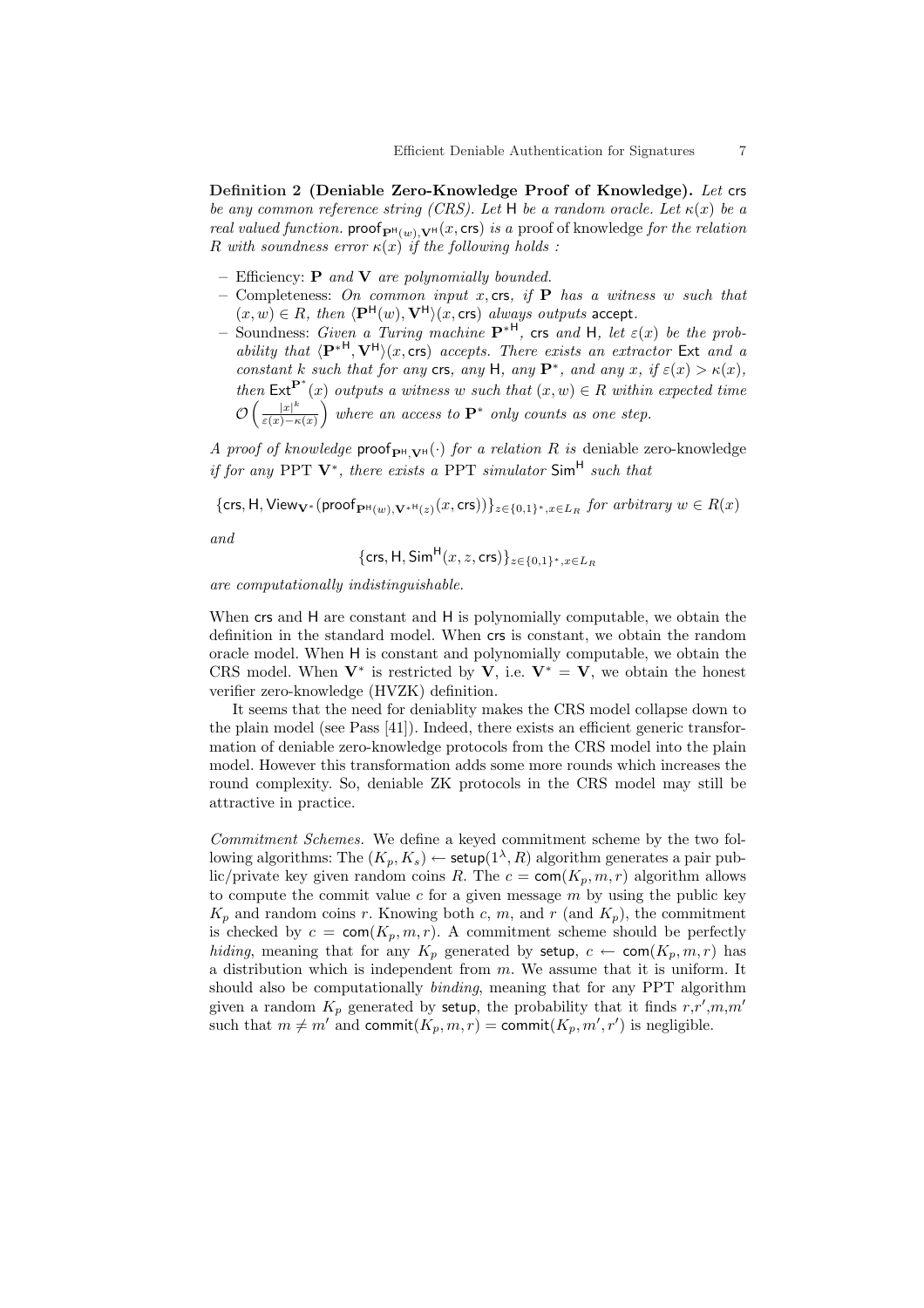Trapdoor commitment schemes were introduced by Brassard, Chaum, and Crépeau  $[6]$ . A trapdoor commitment scheme is a keyed commitment scheme extend by a third algorithm, equiv, which defeats the binding property by using the secret key  $K_s$ . For any  $K_p, K_s$  generated by setup, any m, any  $\hat{c}$ , and any execution  $\hat{r} \leftarrow$  equiv $(K_s, m, \hat{c})$ , we have  $\hat{c} = \text{com}(K_p, m, \hat{r})$ .

For instance, a trapdoor commitment based on the discrete logarithm problem was proposed by Boyar and Kurtz [5]. Another trapdoor commitment scheme was proposed by Catalano et al. [8] based on the Paillier's trapdoor permutation [39].

Random Oracle Commitment Scheme. In the RO model, we can use the RO commitment scheme. Let H be a random oracle. The com algorithm with input m simply returns  $c = H(m||r)$ . To check the validity of the commit value c, given the message m' and the used random coins r', it is enough to check  $c = H(m'||r')$ .

## 4 Offline Non-Transferable Authentication Protocol

Definition 3 (ONTAP). We define an offline non-transferable authentication protocol (ONTAP) by the two following algorithms and the interactive verification protocol:

- The  $(K_p, K_s) \leftarrow$  setup $(1^{\lambda})$  algorithm generates a key pair.
- The  $\sigma = (\sigma_p, \sigma_s) \leftarrow \text{sign}(K_s, m)$  algorithm outputs a signature  $\sigma \in \mathcal{S}$  of a message  $m \in \mathcal{M}$ .  $\sigma$  is split in a public part  $\sigma_p$  and a private part  $\sigma_s$ .
- The iProof $_{\mathbf{P}(\sigma_s),\mathbf{V}}(K_p,m,\sigma_p)$  protocol allows a prover P to convince a verifier **V** that he knows a  $\sigma_s$  to complete  $\sigma_p$  in a valid signature for m. At the end V accepts or rejects.

The scheme is complete if for any  $(K_p, K_s) \leftarrow \text{setup}(1^{\lambda})$ , any message m, and any  $(\sigma_p, \sigma_s) \leftarrow \text{sign}(K_s, m)$ , V always accepts in iProof $_{\mathbf{P}(\sigma_s), \mathbf{V}}(K_p, m, \sigma_p)$ .

The UDVSP [3] uses a KeyGen algorithm which is equivalent to our setup algorithm. The Sign algorithm outputs a classical signatures universally verifiable by using the Verify algorithm, there is a Transform algorithm which generates a modified signature (with a public and secret part) from the universally verifiable one. Our sign algorithm may be built with the Sign and Transform algorithms from the UDVSP and conversely. We removed the Verify algorithm since it is useless with our definition. Finally, there is an interactive proof IVerify as our iProof. So, the two definitions are conceptually equivalent. The main difference comes from the security requirements.

The ONTAP is secure if it satisfies the next two definitions.

Definition 4 (Offline Non-Transferability of ONTAP). Consider an adversary A against the ONTAP. A plays a game with a challenger  $\mathcal{C}$ . The goal of A is to get evidence that some message  $\hat{m}$  was signed. During the training phase, A is allowed to query a sign oracle denoted Sign. After the training phase, A selects some  $\hat{m}$ , C signs it and reveals  $\hat{\sigma}_p$ . Then, A runs a session of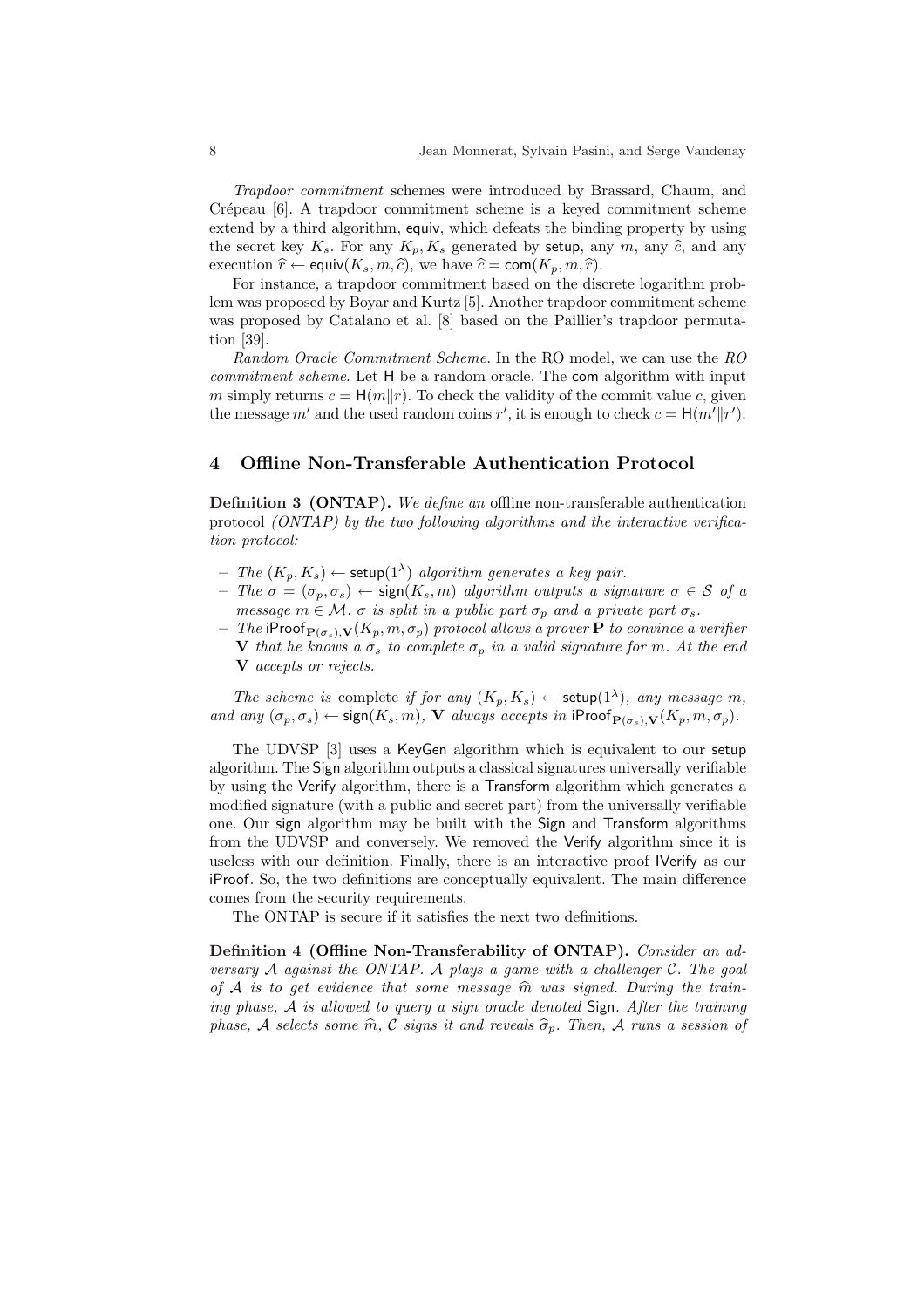iProof $_{\mathbf{P}(\hat{\sigma}_{s}),\mathcal{A}}(K_p, \hat{m}, \hat{\sigma}_p)$  protocol. At the end of the game, A outputs all input queried to Sign and its state  $\lambda$ . We introduce Sim which plays the same game but selects no  $\hat{m}$  and runs no iProof protocol.



Fig. 1: ONTAP Non-Transferable Game.

The ONTAP scheme is said offline non-transferable if for any adversary A there exists a simulator Sim such that their output in the game of Fig. 1 are computationally indistinguishable.

Definition 5 (Unforgeability of ONTAP). Consider an adversary A against the ONTAP. A plays a game with a challenger  $\mathcal C$ . The goal of  $\mathcal A$  is to convince  $\mathcal C$ by running the iProof protocol that he knows  $\hat{\sigma}_s$  to complete  $\hat{\sigma}_p$  in a valid signature for  $\hat{m}$ . During a training phase, A is allowed to query a sign oracle denoted Sign. On input message m, Sign answers the complete valid signature  $(\sigma_p, \sigma_s)$ . After this training phase, A selects a  $\hat{m}$  and a  $\hat{\sigma}_p$  with  $\hat{m}$  not sent to Sign. A simulates a prover to a honest verifier (see Fig. 2).



The ONTAP scheme is said unforgeable if no PPT adversary  $A$  can make the honest verifier accepting the game of Fig. 2 with non-negligible probability.

Clearly, Def. 5 implies unforgeability in the sense of Def. 1 since anyone able to forge a signature is also able to win the game of Fig. 2.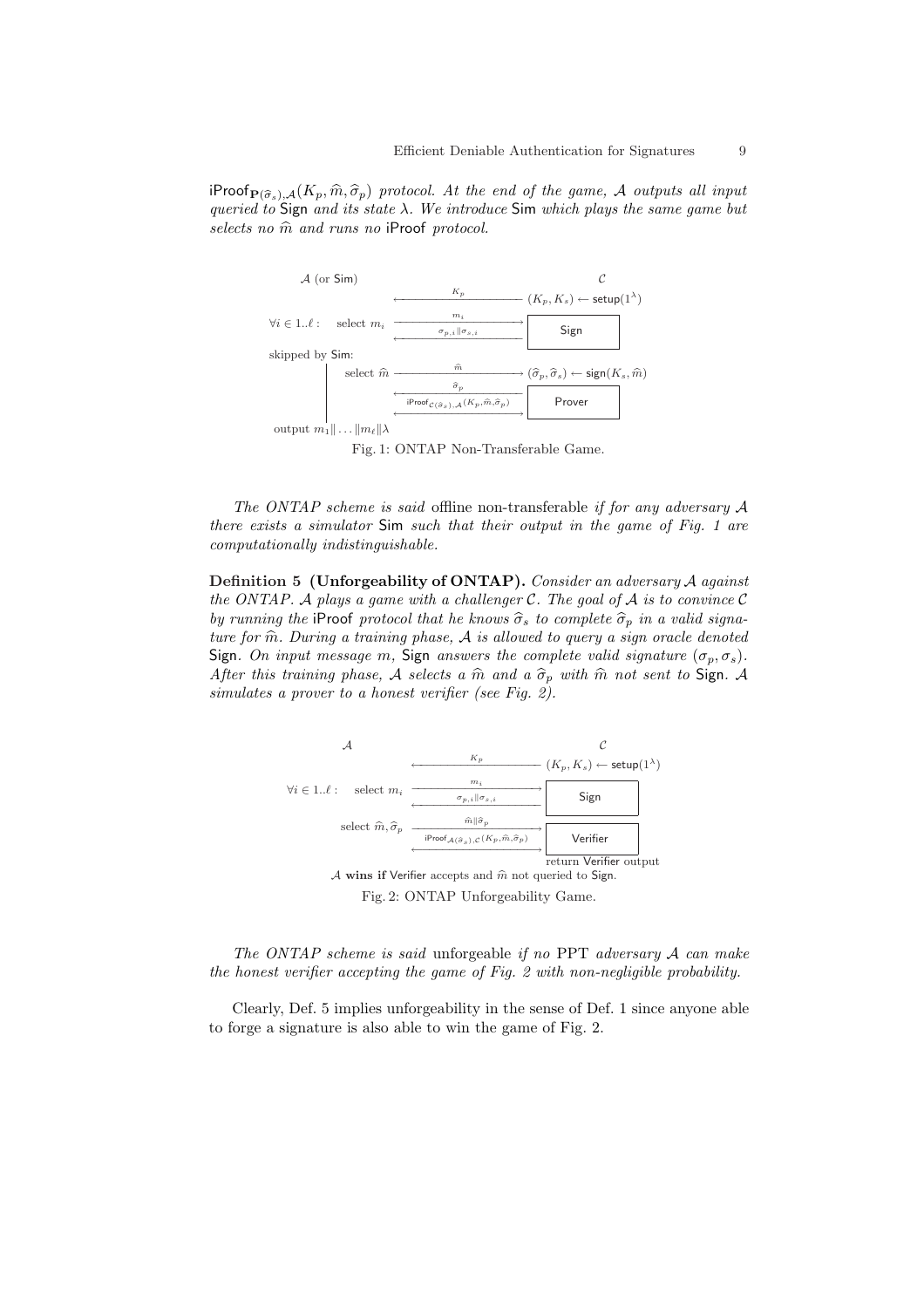In Def. 5, we could give access to non-concurrent prover oracles to the adversary  $\mathcal{A}^*$ . Suppose it is the case and we denote them by Prover<sub>j</sub>'s. These oracles simulate the behaviour of an honest prover **P** in  $i$ Proof $_{P(\sigma_{s,j}^*)}$ ,  $\mathcal{A}^*(K_p, m_j^*, \sigma_{p,j}^*)$ . Each oracle Prover<sub>j</sub> is setup with a given message  $m_j^*$  and several iProof executions can be requested for the same  $m_j^*$  and some signature  $(\sigma_p, \sigma_s)$ . Executions to the same Prover<sub>j</sub> cannot be performed concurrently. This definition of unforgeability can be reduced to Def. 5 which uses no prover oracle. Suppose  $\mathcal{A}^*$  is limited to m Prover oracles. We split  $\mathcal{A}^*$  in several adversaries  $\mathcal{A}_1^*$  to  $\mathcal{A}_m^*$  playing modified games. Each  $\mathcal{A}_i^*$  play with C where all Prover<sub>j</sub> for  $j \neq i$  are replaced by a query to the sign oracle and a simulation for the iProof protocol. So, only the Prover<sub>i</sub> in the game with the adversary  $A_i$  uses a Prover oracle. Clearly,  $Pr[\mathcal{A}^*$  succeeds]  $\leq \sum_{i=1}^m Pr[\mathcal{A}_i^*$  succeeds]. Now we define adversaries  $A_i'$ : each one plays the same game than  $A_i^*$  except than Prover<sub>i</sub> is simulated by Sim as defined in Def. 4. By using the offline non-transferability property, the state of adversary  $\mathcal{A}_i^*$  is computationally indistinguishable from the one of adversary  $\mathcal{A}_i'$ , surversary  $A_i$  is computationally must inguishable from the one of adversary  $A_i$ , so  $Pr[A^*$  succeeds]  $\leq \sum_{i=1}^m Pr[A'_i$  succeeds] + negl. This proves that introducing a Prover oracle in Def. 5 does not strengthen our unforgeability notion when offline non-transferability is granted.

**Theorem 6 (ONTAP construction).** Let S be a classical digital signature scheme in which the sign algorithm outputs a signature splittable in two parts: a public part  $\sigma_p$  and a private part  $\sigma_s$ . We assume there exists an algorithm simulate such that  $\sigma_p \leftarrow$  simulate $(K_p, m)$  is computationally indistinguishable from the one generated by  $sign(K_s, m)$ . Let iProof be a deniable zero-knowledge proof of knowledge for witness  $\sigma_s$  in the relation

$$
R(K_p||m||\sigma_p, \sigma_s) \Longleftrightarrow \text{verify}(K_p, m, \sigma_p||\sigma_s) .
$$

If S is EF-CMA-secure, then the ONTAP (setup, sign, iProof) is secure.

The required signature scheme S should be in the class  $\mathbb C$  defined in [44] which includes many signature schemes. Note that there exists a  $\Sigma$ -protocol for any signature scheme since any NP relation has one [44]. However, such a protocol is in general not efficient. Thanks to the next section, we transform  $\Sigma$ -protocols into a denial ZK proof of knowledge.

Proof. We start with the constructed ONTAP scheme and consider the ONTAP security games. Assuming that  $S$  is EF-CMA-secure, the public signature is simulatable, and iProof is deniable ZK, we want to show that the ONTAP is unforgeable and offline non-transferable.

**Unforgeability:** We consider an adversary  $\mathcal{A}$  playing the ONTAP unforgeability game with a challenger  $\mathcal C$  as depicted on Fig. 2.  $\mathcal A$  is bounded by a complexity T and is limited by  $\ell$  queries to the oracle Sign. We split A in two parts:  $A_1$ , which represents the three first moves of  $\mathcal A$  on Fig. 2 and outputs a state  $\lambda$ , and  $\mathcal{A}_2(\lambda)$ , which represents the last two moves of A. Thanks to the soundness, Ext fed with  $A_2(\lambda)$  produces  $\hat{\sigma}_s$  such that verify $(K_p, \hat{m}, \hat{\sigma}_p, \hat{\sigma}_s)$  holds. Hence, running  $\lambda \leftarrow \mathcal{A}_1^{\mathsf{Sign}}$ , then  $\mathsf{Ext}^{\mathcal{A}_2(\lambda)}$  wins in the EF-CMA game which is not possible.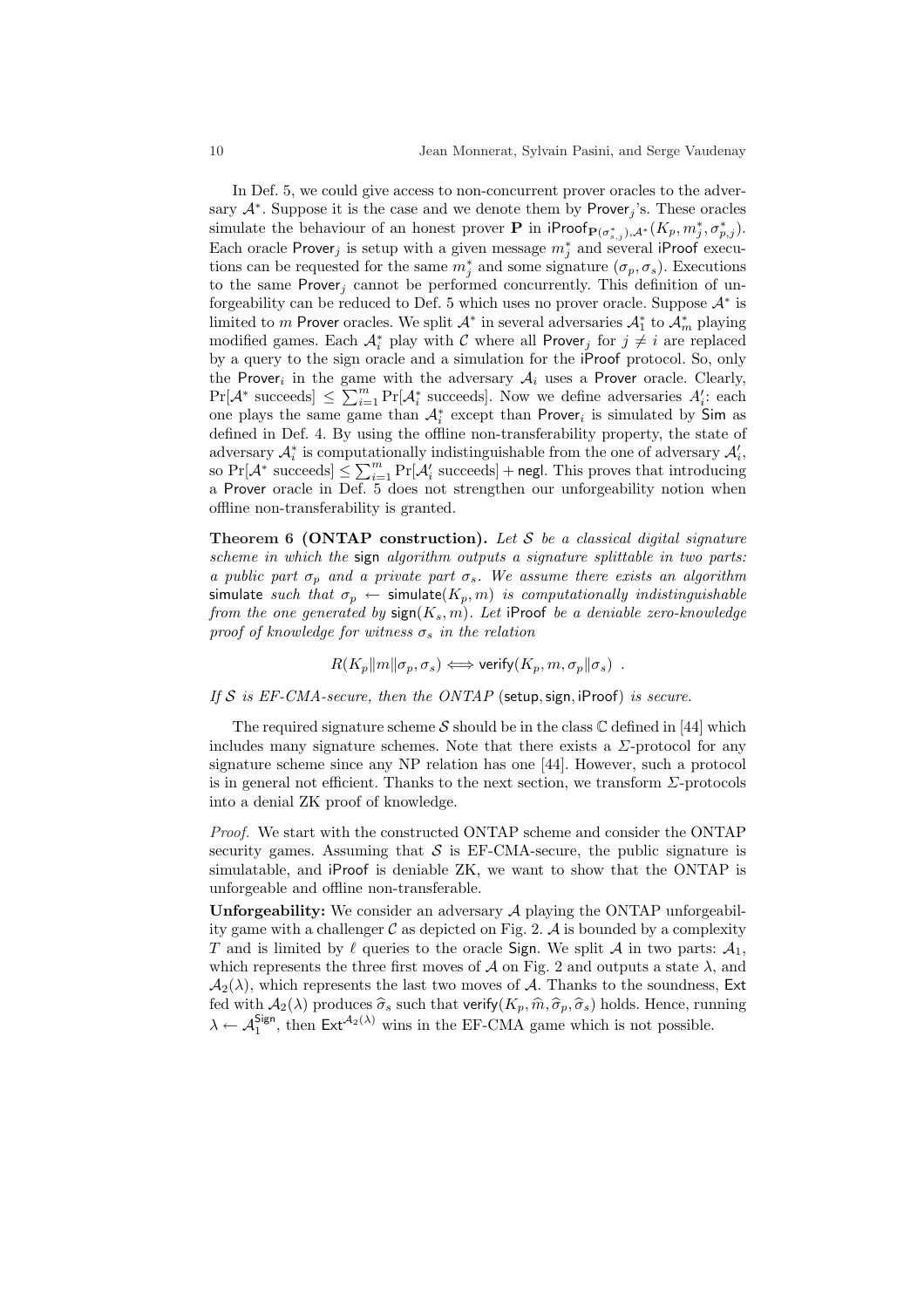**Offline Non-Transferability:** We construct Sim by running A until  $\hat{m}$  is submitted. Then, Sim runs  $\hat{\sigma}_p' \leftarrow \textsf{simulate}(K_p, \hat{m})$  and continues to simulate A by feeding it with  $\hat{\sigma}_p'$ . Clearly, A with the simulated  $\hat{\sigma}_p'$  reaches a state which is indistinguishable from A with a true signature  $\hat{\sigma}_p$ . Then, we use the simulator for iProof to simulate the final state (and output) from  $\mathcal{A}$ .

# 5 Deniable ZK from Σ-Protocols

The notion of  $\Sigma$ -protocol represents an important tool for the design of zeroknowledge protocols. Below, we first briefly recall the required material and refer to Damgård [14] for a detailed treatment. Then, we present a generic transform from any Σ-protocol into a deniable zero-knowledge proof of knowledge.

A Σ-protocol is a special 3-move honest-verifier zero-knowledge proof of knowledge for a relation R. We recall that for a pair  $(x, w) \in R$ , x is a common input for **P** and **V** and w is a private input for **P**. We usually denote the transcript (i.e., the three exchanged messages) by  $(a, e, z)$  and call the transcript "accepting" if an honest verifier V would accept the corresponding interactive proof execution. In  $\Sigma$ -protocols, e is a random bit-string which is (for the honest verifier) independent from a.

To fully characterize a  $\Sigma$ -protocol, we specify the algorithms which generate  $a$  and  $z$ , the domain of  $e$ , and the verifying algorithm executed by the verifier at the end. Let us denote them by  $PR_1$ ,  $PR_2$ ,  $\{0, 1\}^t$ , and VER respectively. Finally, a  $\Sigma$ -protocol can be described formally as depicted on Fig. 3 where the notation  $\varpi_{\rm P}$  (resp.  $\varpi_{\rm V}$ ) represents the random tape of the prover **P** (resp. verifier **V**).

$$
P(w; \varpi_P) \xrightarrow{ (x) } V(\cdot; \varpi_V)
$$
  
\n
$$
a = PR_1(x, w; \varpi_P) \xrightarrow{a} e = \text{trunc}_t(\varpi_V)
$$
  
\n
$$
z = PR_2(x, w, e; \varpi_P) \xrightarrow{z} b = VER(x, a, e, z)
$$
  
\nFig. 3: A Generic *Z*-protocol.

In addition to the above restrictions, a  $\Sigma$ -protocol must achieve efficiency and completeness following Def. 2, and must satisfy the two following conditions: **Special Soundness.** For any  $x \in L_R$  and any two accepting transcripts on input x,  $(a, e, z)$ ,  $(a, e', z')$  with  $e \neq e'$ , there exists a polynomial-time extractor  $\textsf{Ext}(x, a, e, e', z, z')$  which outputs a bit-string w such that  $(x, w) \in R$ .

**Special HVZK.** There exists a polynomial-time simulator Sim which for any  $x$ and a random e outputs a and z such that  $(a, e, z)$  has an identical probability distribution to the transcript generated by  $P$  and  $V$  on input x.

The special soundness (resp. special HVZK) guarantees that a  $\Sigma$ -protocol is sound (resp. HVZK). We define a weaker notion as follows.

Definition 7 ( $\kappa(x)$ -weak  $\Sigma$ -protocol). Let  $\kappa$  be a real function. A  $\kappa(x)$ -weak  $Σ$ -protocol is a  $Σ$ -protocol with the special soundness property modified as follows: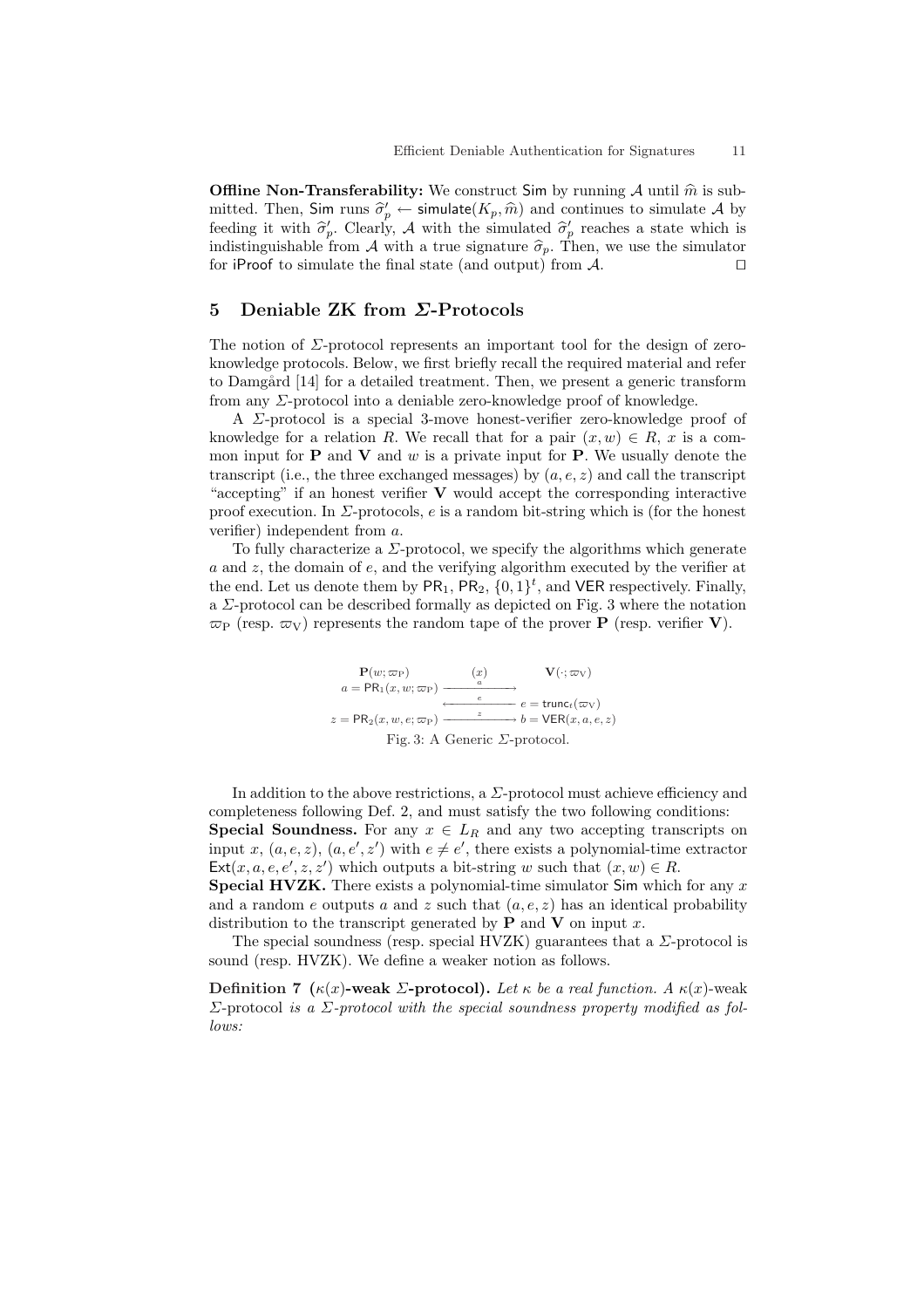For any  $x \in L_R$ , any  $a$ , any  $e \in \{0,1\}^t$ , there exists a unique z such that  $VER(x, a, e, z) = 1$ . Denote  $z = Resp(x, a, e)$ .

There exists a polynomial-time algorithm Ext such that for any  $x \in L_R$ , any a, and any  $e \in \{0,1\}^t$ , we have

$$
\Pr_{e'\in \mathbf{u}\{0,1\}^t}[(x,\textsf{Ext}(x,a,e,e',\textsf{Resp}(x,a,e),\textsf{Resp}(x,a,e')))\in R]\geq 1-\kappa(x)
$$

Special soundness is achieved for  $\kappa(x) = 2^{-t}$ .  $\kappa(x)$ -weak  $\Sigma$ -protocols are sound with soundness error  $\kappa(x)$ . This comes from a simplified version of the proof of Th. 9 below.

Here we give two examples of  $\kappa(x)$ -weak  $\Sigma$ -protocols. The first example is the Guillou-Quisquater (GQ) protocol [30,29]. Let  $N = pq, e$ , and d be respectively an RSA modulus, the public and private exponents. For simplicity we assume that e is prime. (In practice, RSA keys use  $e = 3$  or  $e = 65537$ ). The GQ protocol allows to prove the knowledge of x such that  $X = x^e \mod N$ , see Fig. 4a. The second example is from Schnorr [42,43]. Let g be the generator of a group  $G$ of prime order q. The Schnorr protocol allows to prove the knowledge of the discrete logarithm x in G of the element  $X = g^x$ , see Fig. 4b.



Theorem 8. Let t be the bit-length of the second move. The GQ protocol with prime exponent e is a  $\frac{\lceil \frac{2^t}{e} \rceil}{2^t}$  $\frac{\overline{e} \perp}{2^t}$ -weak  $\Sigma$ -protocol. The Schnorr protocol in a group of prime order is a  $2^{-t}$ -weak  $\Sigma$ -protocol.

Proof. The case of the Schnorr protocol is well known, so we concentrate on the GQ protocol.

Clearly we can define  $PR_1$ ,  $PR_2$ , VER. Special HVZK is straightforward. Here we only need to prove that it is  $\kappa(x)$ -weak. Note that given the two first moves  $(Y, r)$ , there exists a unique third move  $(z)$  for which V will accepts. It remains to prove the soundness and for that we should build an extractor Ext which outputs the witness given any  $(I, Y, r_1, \text{Resp}(I, Y, r_1))$  and a random  $(r_2, \text{Resp}(I, Y, r_2))$ with  $I = (N, e, X)$ .

Given  $(N, e, X)$ , Y,  $r_1, r_2, z_1, z_2$  such that  $z_1^e = Y X^{r_1} \pmod{N}$  and  $z_2^e =$  $Y X^{r_2} \pmod{N}$  if  $gcd(r_1 - r_2, e) = 1$  we can find some integers a and b such that  $ae + b(r_1 - r_2) = 1$  by using the Extended Euclid algorithm and then can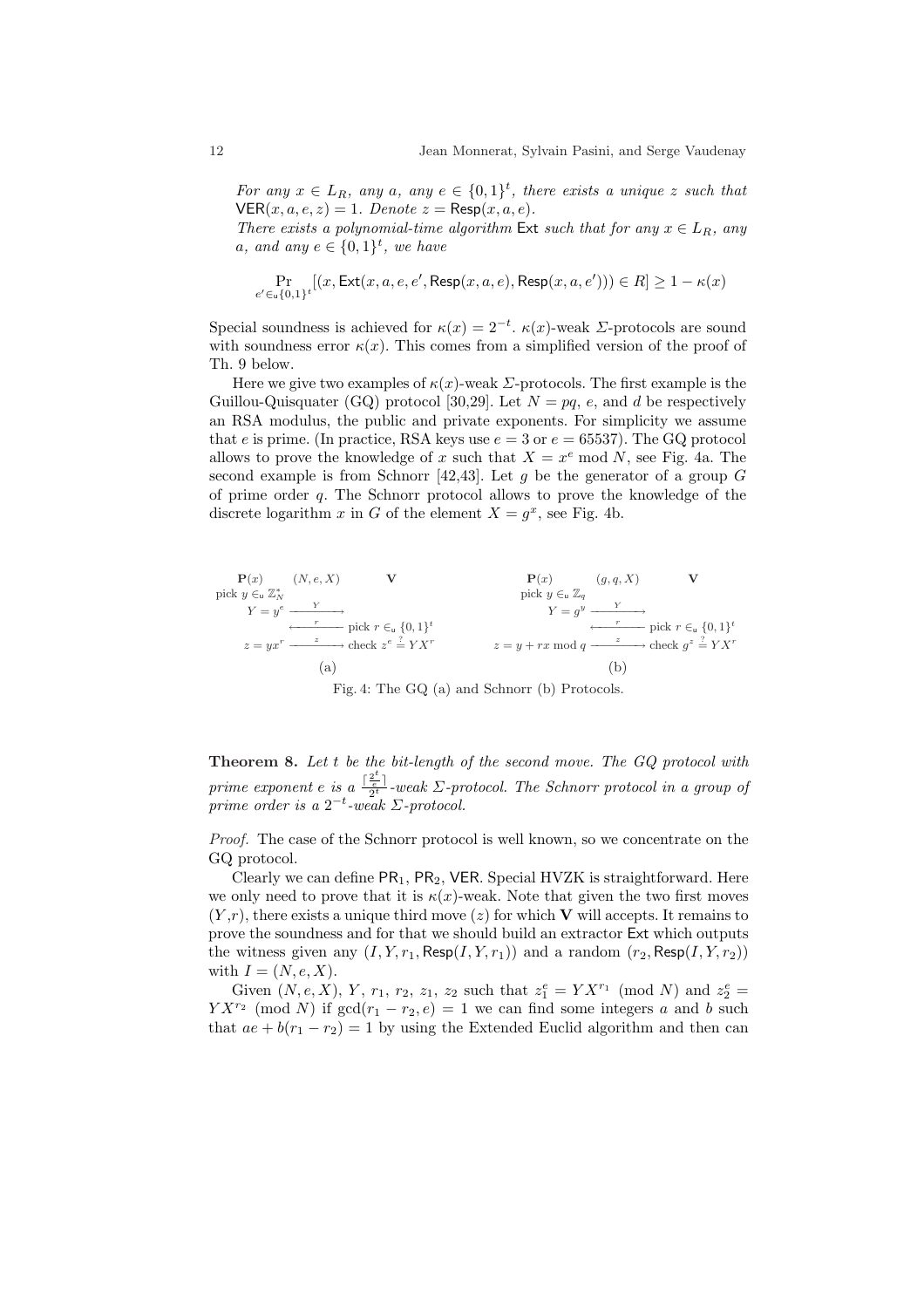$\Box$ 

compute  $x = X^a z_1^b z_2^{-b} \mod N$  which satisfies

$$
x^{e} = X^{ae}(z_{1}^{e})^{b}(z_{2}^{e})^{-b} = X^{ae}(YX^{r_{1}})^{b}(YX^{r_{2}})^{-b} = X^{ae+b(r_{1}-r_{2})} = X \pmod{N}
$$

so a valid witness is extracted. Clearly, the GQ protocol is  $\kappa(x)$ -weak where  $\kappa(x) = \max_{r_1} \Pr_{r_2}[\gcd(r_1 - r_2, e) \neq 1]$  and we find that  $\kappa(x) \leq \frac{\lceil \frac{2^t}{e} \rceil}{2^t}$  $\frac{\overline{e}+}{2^t}$  since

$$
\kappa(x) = \sum_{k=0}^{2^t - 1} 1_{\gcd(r_1 - k, e) \neq 1} \Pr[r_2 = k] = \frac{1}{2^t} \# \{\text{multiples of } e \text{ in } [r_1, r_1 + 2^t - 1] \}.
$$

We transform a HVZK protocol into a deniable ZK protocol by adding a commitment step. This idea was proposed by Goldreich-Micali-Wigderson [25] and then reused by Goldreich-Kahan [24]. They prove that it is possible to achieve ZK in the standard model with a polynomial round complexity. Here, we want to prove that it is possible to achieve deniable ZK in the CRS or RO models with only 4 moves. At the same time, we achieve ZK in the standard model with one extra move. The extra move is necessary for sending the fresh publickey which replaces the common reference string. Note that Cramer-Damgård-MacKenzie [12] proposed a transform to achieve ZK but with a bigger round complexity while Damgård [13] proposed an efficient construction but without deniability. Clearly, for our application, deniability is mandatory in the CRS and RO models.

$$
\begin{array}{ccc}\n\mathbf{P}(w; \varpi_{\mathbf{P}}) & (x) & \mathbf{V}(\cdot; \varpi_{\mathbf{V}}) \\
R \leftarrow \text{random}(\varpi_{\mathbf{P}}) & \\
(K_p, K_s) \leftarrow \text{setup}(1^{\lambda}, R) & \xrightarrow{K_p} e \in_u \{0, 1\}^t, r \leftarrow \text{random}(\varpi_{\mathbf{V}}) \\
& \xrightarrow{a} e = \text{com}(K_p, e, r) & (\text{resp. } c = H(e, r)) \\
\text{(resp. } c \stackrel{?}{=} H(e, r) & c \stackrel{?}{=} \text{com}(K_p, e, r) \leftarrow e||r} \\
& z = \text{PR}_2(x, w, e; \varpi_{\mathbf{P}}) & \xrightarrow{z||R} (\widehat{K}_p, \widehat{K}_s) \leftarrow \text{setup}(1^{\lambda}, R) \\
& \hat{K}_p \stackrel{?}{=} K_p & \text{bestup}(1^{\lambda}, R) \\
& \hat{K}_p \stackrel{?}{=} K_p & \text{bestup}(X, a, e, z) \\
& \xrightarrow{\text{PER}(X, a, e, z)} \text{R} \leftarrow \text{S} \leftarrow \text{S} \leftarrow \text{S} \leftarrow \text{S} \leftarrow \text{S} \leftarrow \text{S} \leftarrow \text{S} \leftarrow \text{S} \leftarrow \text{S} \leftarrow \text{S} \leftarrow \text{S} \leftarrow \text{S} \leftarrow \text{S} \leftarrow \text{S} \leftarrow \text{S} \leftarrow \text{S} \leftarrow \text{S} \leftarrow \text{S} \leftarrow \text{S} \leftarrow \text{S} \leftarrow \text{S} \leftarrow \text{S} \leftarrow \text{S} \leftarrow \text{S} \leftarrow \text{S} \leftarrow \text{S} \leftarrow \text{S} \leftarrow \text{S} \leftarrow \text{S} \leftarrow \text{S} \leftarrow \text{S} \leftarrow \text{S} \leftarrow \text{S} \leftarrow \text{S} \leftarrow \text{S} \leftarrow \text{S} \leftarrow \text{S} \leftarrow \text{S} \leftarrow \text{S} \leftarrow \text{S} \leftarrow \text{S} \leftarrow \text{S} \leftarrow \text{S} \leftarrow \text{S} \leftarrow \text{S} \
$$

Fig. 5: A Generic Transform of Σ-protocol.

The protocol in the standard model is depicted on Fig. 5. Clearly, the prover should be ensured that nobody knows the trapdoor  $K_s$ . Consequently, the prover generates the key pair himself, he gives the public key on the first (extra) move and the private key on the last one.

**Theorem 9.** Let C be a trapdoor commitment scheme,  $\pi$  be a  $\kappa(x)$ -weak  $\Sigma$ protocol, and  $\pi'$  be its generic transform as depicted on Fig. 5.

For any arbitrary large integer  $k, \pi'$  is a zero-knowledge proof of knowledge For any arourary targe integer  $\kappa$ ,  $\pi$  is a zero-knowledge proof of  $\kappa$  in the standard model with soundness error  $\kappa'(x) = \max (\kappa(x), 1/|x|^k)$ .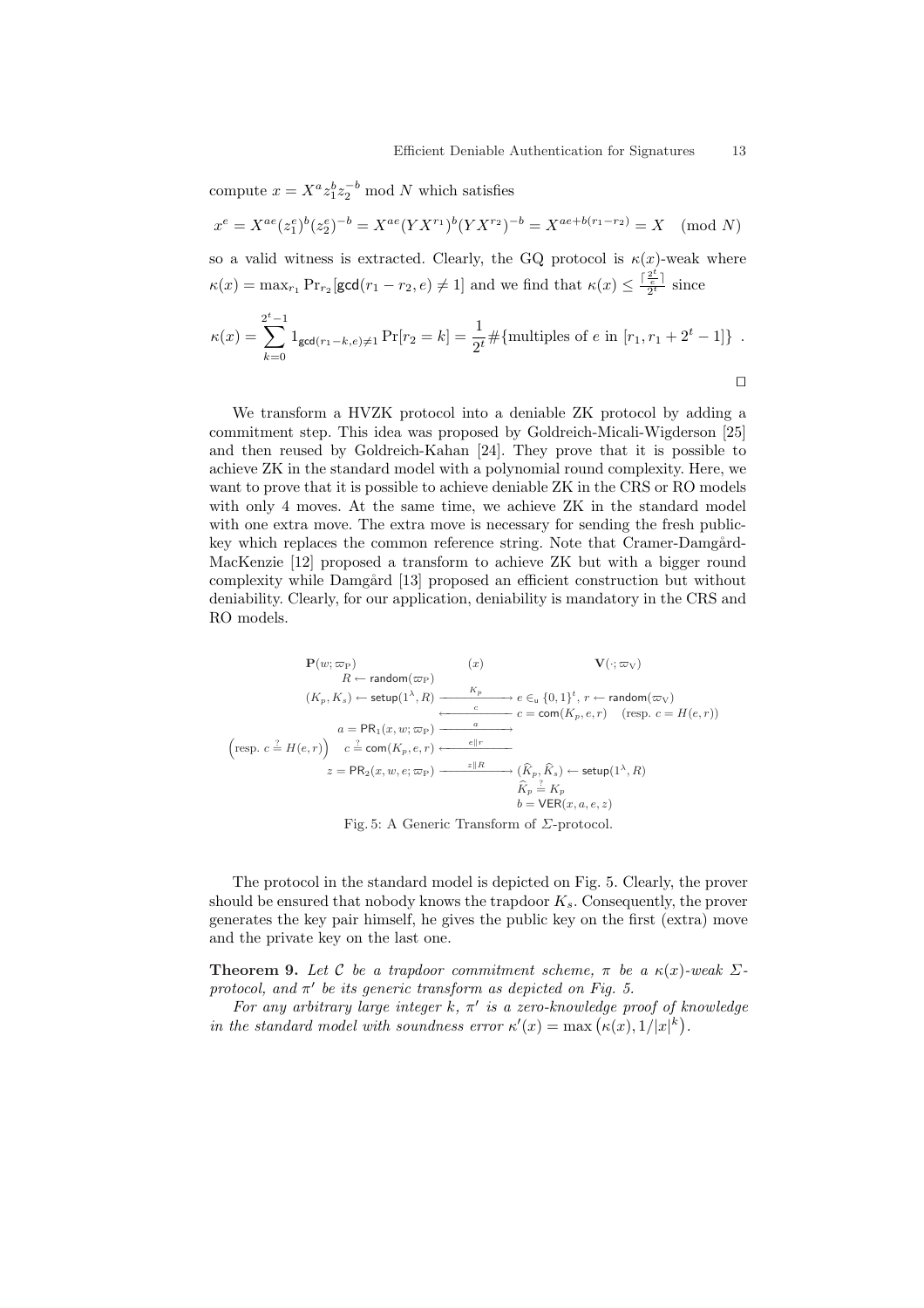- 
- 1. Ext' picks  $\varpi_P$  and set up P<sup>∗</sup> with  $\varpi_P$ .<br>2. Ext' plays the role of the verifier and runs a complete protocol with P<sup>∗</sup> who gives the trapdoor at the end. If this protocol does not fail (event  $A_1$ ), this defines a first transcript  $c, a, e_1||r_1, z_1||K_s$ such that  $VER(x, a_1, e_1, z_1, \varpi_p)$  outputs 1.<br>3. Ext' picks  $e_2$  and computes  $r_2 \leftarrow \text{equivocate}(K_s, c, e_2)$ . Ext' runs another complete protocol
- with  $\mathbf{P}^*$  set up with the same  $\varpi_p$  and uses messages c and  $e_2||r_2$ . If this protocol does not fail (event  $A_2$ ), this defines a second transcript c, a,  $e_2||r_2, z_2$  such that  $VER(x, a, e_2, z_2)$  outputs 1.
- 4. If one of the two protocols failed, Ext' aborts. Otherwise, using Ext with inputs  $(a, e_1, z_1)$  and  $(a, e_2, z_2)$ , Ext' recovers w such that  $(x, w) \in R$ .

#### Fig. 6: The Knowledge Extractor Ext

Clearly, if the trapdoor  $K_s$  is known by the verifier, the protocol remains honest-verifier zero-knowledge (this is essentially the  $\Sigma$ -protocol) but loses deniability. Indeed, a malicious verifier could take  $e = \mathsf{OW}(a)$  and open c to e. The response z would become a transferable proof following the Fiat-Shamir paradigm [22] to transform interactive proofs into non-interactive ones. Thus, the  $K_p$  key should be trusted by the prover who believes that the verifier does not know the corresponding private key. In practice, a costless pragmatic solution could consist of using a hash function at the place of the commitment. This is essentially the instantiated variant with RO commitment scheme.

**Theorem 10.** Let  $C$  be a trapdoor commitment scheme (resp. the RO commitment scheme). Let  $\pi$  be a  $\kappa(x)$ -weak  $\Sigma$ -protocol and let  $\pi'$  be its generic transform as depicted on Fig. 5 where  $K_p$  is the public key as setup in the commitment scheme (resp. where H is a random oracle).

For any arbitrary large integer  $k, \pi'$  is a deniable zero-knowledge proof of knowledge in the CRS model (resp. in the RO model) with soundness error  $\kappa n \overline{o}$  we can use  $\kappa$  if  $\kappa$  is  $\kappa$  if  $\kappa$  if  $\kappa$  if  $\kappa$  if  $\kappa$  if  $\kappa$  if  $\kappa$  if  $\kappa$  if  $\kappa$  if  $\kappa$  if  $\kappa$  if  $\kappa$  if  $\kappa$  if  $\kappa$  if  $\kappa$  if  $\kappa$  if  $\kappa$  if  $\kappa$  if  $\kappa$  if  $\kappa$  if

Proof (Th. 9 and Th. 10). Efficiency and completeness of the protocols of Fig. 5 are trivial. So, we concentrate in proving the properties of soundness and deniable zero-knowledge.

**Soundness.** Let k be an arbitrary positive large integer and let  $\mathbf{P}^*$  be any malicious prover which passes the protocol  $\pi'$  for x with an honest verifier V with probability  $\varepsilon(x)$ . Let  $\kappa'(x)$  be the soundness error of the protocol  $\pi'$ . By Def. 2 it is assumed that  $\varepsilon(x) > \kappa'(x)$ .

Recall that for any  $x \in L_R$  given two random accepting transcripts  $(a, e_1, z_1)$ and  $(a, e_2, z_2)$  there exists a polynomial-time extractor Ext which outputs the witness w such that  $(x, w) \in R$  with probability  $1 - \kappa(x)$  (over  $e_2$ ).

We construct the extractor  $Ext'$  as described on Fig. 6. Thanks to the property of equiv, the extractor  $Ext'$  simulates perfectly a honest verifier for the malicious prover  $\mathbf{P}^*$ . Given  $\varpi_P$  and c, both protocols are independent and succeed with the same probability, let us denote it by  $Pr[A_i | \varpi_P, c] = p_{\varpi_P,c}$  for  $j = 1, 2$ . The expected value of  $p_{\varpi_{P},c}$  over the random choice of  $\varpi_{P}$  and c is  $\varepsilon(x)$ . No matter whether  $A_j$  holds, let  $z_j$  be the unique z such that  $VER(x, a, e_j, z_j) = 1$ . Let B the event that  $\text{Ext}(a, e_1, e_2, z_1, z_2)$  succeeds, i.e.  $\Pr[\neg B] \leq \kappa(x)$ . Furthermore,  $Pr[\neg B|A_1] \leq \kappa(x)$ . We want to compute  $Pr[A_1 \wedge A_2 \wedge B]$  and we have :

$$
Pr[A_1 \wedge A_2 \wedge B | \varpi_P, c] = Pr[A_1 \wedge A_2 | \varpi_P, c] - Pr[A_1 \wedge A_2 \wedge \neg B | \varpi_P, c].
$$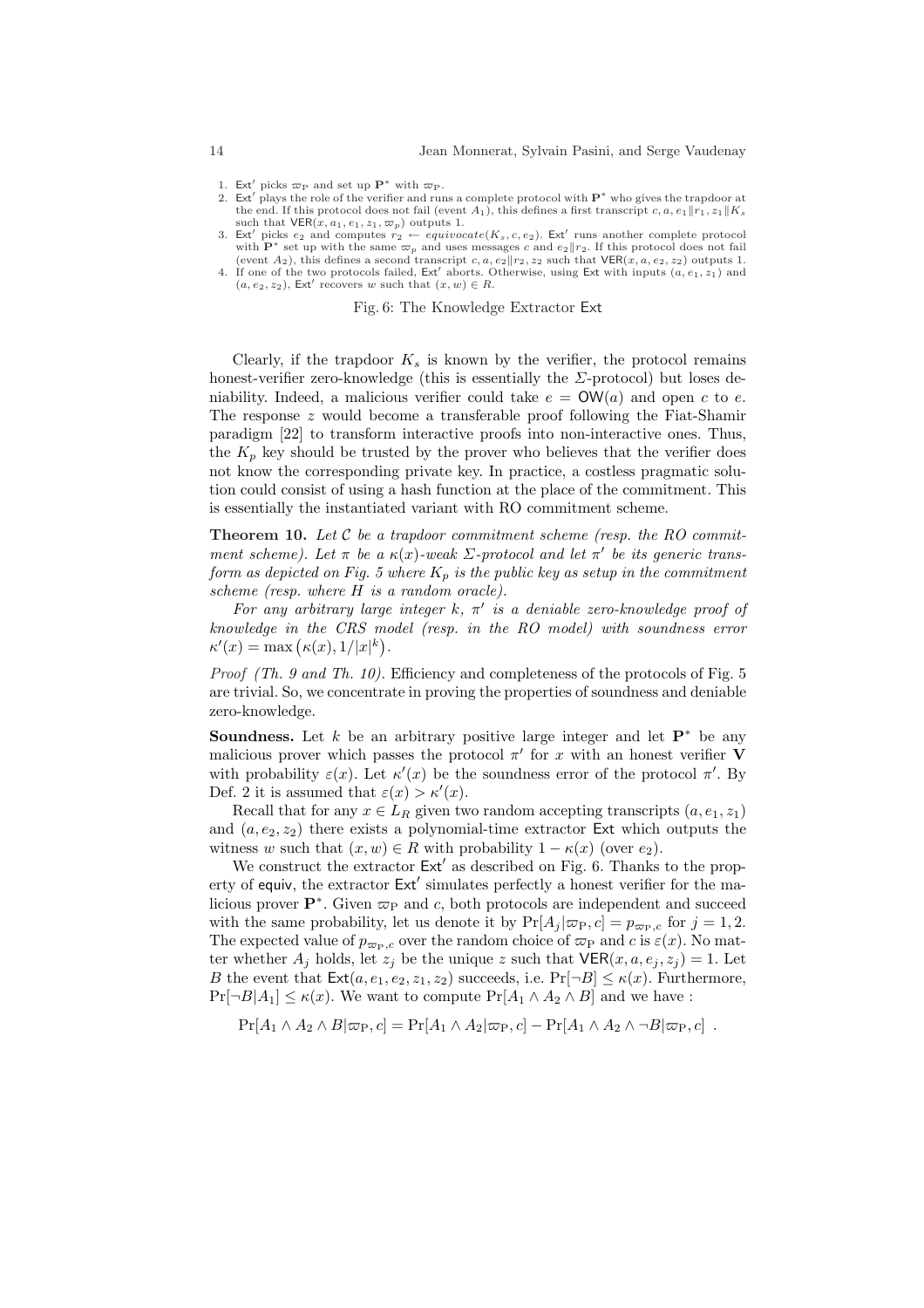- 1. Sim launches  $V^*$  with a fresh random tape  $\varpi_V$  and receives c from  $V^*$ .<br>2. Sim picks a random a using the same distribution than  $PR_1(\cdot)$ . Thanks to the special HVZK
- property, this can be simulated by using  $\text{Sim}'$  and obtaining  $(a, e_0, z_0)$ . Sim then gives a to  $\mathbf{V}^*$ . 3. Sim receives e and r from  $V^*$  and checks  $c = \text{commit}(K_p, e, r)$ .
	- If c is not valid, Sim stops the simulation and releases the transcript  $(\varpi_V, K_p, x, a)$ .<br>– Otherwise i.e. if c is valid
		-
		- Otherwise, i.e., if *c* is valid,<br>
		(a) Sim rewinds **V**<sup>\*</sup> with the same random tape  $\varpi$ <sub>V</sub> and receives the same *c* from **V**<sup>\*</sup><br>
		since  $\varpi$  v is unchanged. Sim can thus guess that *c* will open to *e*.<br>
		(b) Sim gi
			- If  $c$  is not valid, Sim goes back to step 3a.
				-
				- Otherwise, i.e., if c is valid<br>i. If  $e \neq e'$  (double opening of c), Sim aborts.
				- ii. Sim finishes by yielding  $(\varpi_V, K_p, x, a', z')$  of the last interaction with  $V^*$ .

Fig. 7: The Simulator Sim

Focusing on the right term, we have  $Pr[A_1 \wedge A_2 \wedge \neg B | \varpi_P, c] \leq Pr[A_1 \wedge \neg B | \varpi_P, c] \leq$  $p_{\varpi_P,c} \kappa(x)$ , while the other term is  $Pr[A_1 \wedge A_2 | \varpi_P, c] = p_{\varpi_P,c}^2$ , and we obtain  $Pr[A_1 \wedge A_2 \wedge B | \varpi_P, c] \geq p_{\varpi_P,c}(p_{\varpi_P,c} - \kappa(x)).$  Finally, we compute the expected value over the  $\varpi$ 's and c's and using the Jensen's inequality on the function  $x \mapsto x^2$ , we obtain  $Pr[A_1 \wedge A_2 \wedge B] \geq \varepsilon(x)(\varepsilon(x) - \kappa(x))$ . We conclude that the average number of running time of  $\text{Ext}'$  before it succeeds is  $\frac{1/\varepsilon(x)}{\varepsilon(x)-\kappa(x)}$ . Following Def. 2, it suffices to prove that  $\frac{1/\varepsilon(x)}{\varepsilon(x)-\kappa(x)} \leq \frac{|x|^k}{\varepsilon(x)-\kappa(x)}$ to prove that  $\frac{1/\varepsilon(x)}{\varepsilon(x)-\kappa(x)} \leq \frac{|x|^{\kappa}}{\varepsilon(x)-\kappa'(x)}$  for any  $\varepsilon(x) > \kappa'(x)$ . It is  $(x) = \max(\kappa(x), 1/|x|^k)$ . the case when  $\kappa'(x) = \max(\kappa(x), 1/|x|^k)$ .

In the case of the CRS model, the extractor  $Ext'$  can be assumed to know the trapdoor of the commitment. In the standard model (Fig. 5),  $Ext'$  learns the trapdoor when event  $A_1$  holds. In the case of the RO commitment, the proof is essentially the same: Ext' creates two entries  $H(e_1, r_1) = H(e_2, r_2) = c$  in the H table and executes both protocols by using only one entry. If by any chance  $\mathbf{P}^*$ queries H with the other, the extraction fails. But this happens with negligible probability.

Deniable Zero-Knowledge. First, note that in the standard model deniable zero-knowledge (dZK) and zero-knowledge (ZK) are equivalent. So, in this proof we will show that all three protocols are dZK. This will imply that the protocol of Fig. 5 is ZK in the standard model.

We need to build a simulator able to simulate the interactions with any verifier V<sup>∗</sup> as described in Def. 2. Note that in the CRS model, the simulator Sim is not allowed to generate the common reference string. Let  $K_p = \text{crs}$  be any uniformly distributed random string.  $K_p$  is given to both, to Sim and to  $V^*$ .

Recall that given any  $x \in L_R$  and a random e there exists a polynomial-time simulator  $\textsf{Sim}'$  which outputs a transcript  $(a, e, z)$  which has identical probability distribution than a transcript generated by  $P$  and  $V$  on input x.

We construct the simulator Sim as depicted on Fig. 7. Clearly, Sim always returns a complete protocol view from  $V^*$ . It is either of type I  $(\varpi_V, K_p, x, a)$  or of type II  $(\varpi_V, K_p, x, a', z')$ . The  $\varpi_V$  distribution is perfect as well as the view of type I. Let  $A_{\varpi\sqrt{X_p},x}$  be the set of all a such that  $\mathbf{V}^*(\varpi_{\mathbf{V}}, K_p, x, a)$  returns a valid c. The distribution of  $a'$  is the marginal distribution from  $PR_1$  conditioned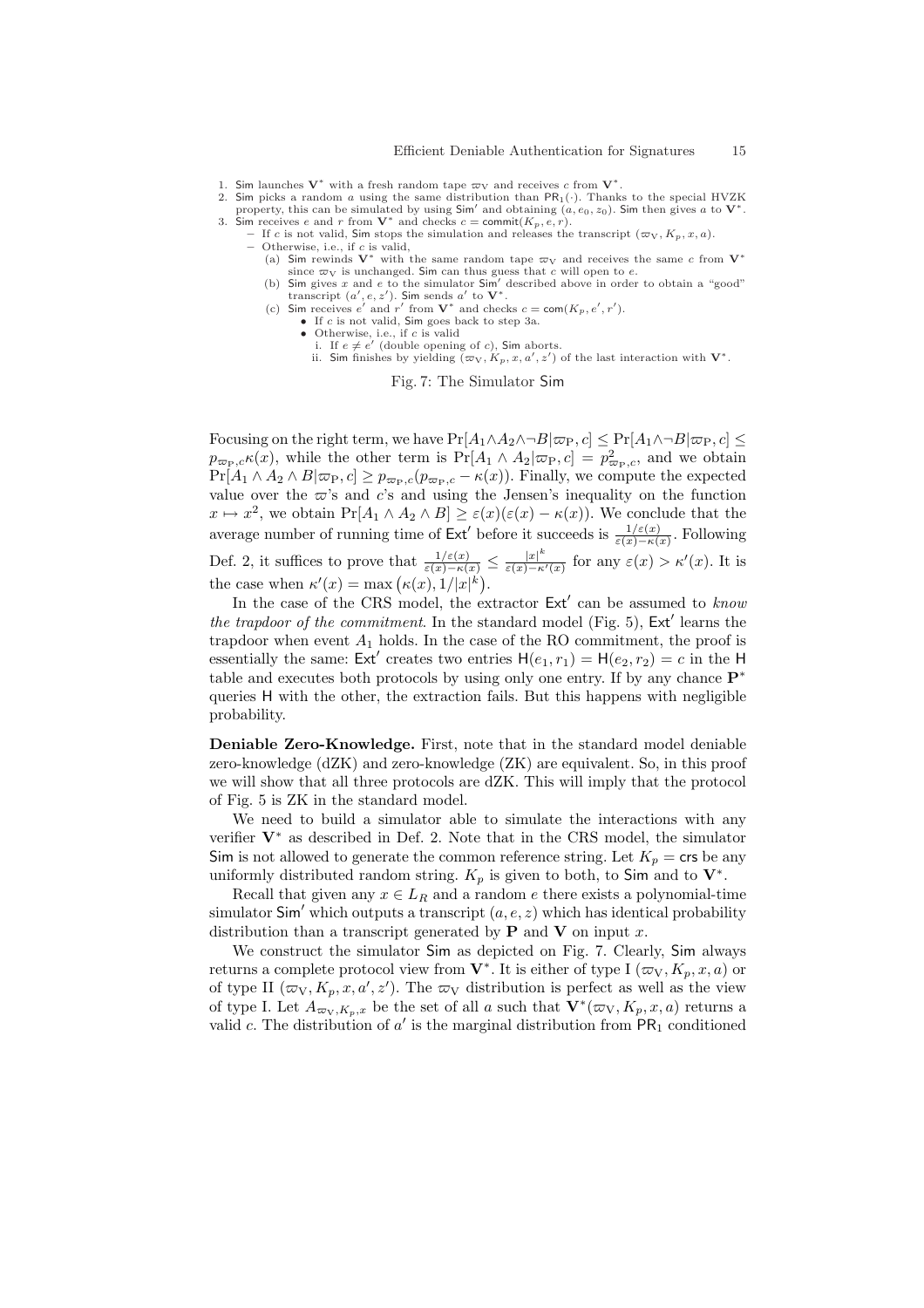to set  $A_{\varpi_V,K_p,x}$ . So, it is perfectly simulated as well. Finally, the unique z' is well simulated (the negligible probability of breaking the commitment has a negligible influence on the distribution) so we have a computationally indistinguishable simulator.

We still have to show that the average number of rewindings is polynomial. Let  $\varpi_V$  be a fix random tape of  $V^*$ . Given  $x \in L_R$ , for w s.t.  $(x, w) \in R$  we consider  $\mathbf{V}_{\varpi_V}^*$  interacting with  $\mathbf{P}(x, w)$ . We denote by  $p_{\varpi_V}(x)$  the probability that the commitment is incorrectly opened to  $P$ . Since the distribution of  $a$  can be simulated,  $p_{\varpi_V}(x)$  does not depend on w. The number of executions of **P** is 1 with probability  $1-p_{\varpi_V}(x)$  and  $1+\frac{1}{p_{\varpi_V}(x)}$  with probability  $p_{\varpi_V}(x)$ , so it is 2 on average. This proves that the simulator runs in expected polynomial time.  $\square$ 

## 6 ONTAP in practice

#### 6.1 ONTAP with Generic RSA Signature

We propose ONTAP-RSA: an ONTAP scheme which is generic for RSA-based signatures. It is based on a zero-knowledge variant of the GQ protocol.

Consider  $h \leftarrow H_{\text{seed}}(m)$  be a formatting function and  $b = V(h, m)$  be a  $0/1$ check function returning 1 iff the formatted  $h$  is consistent with  $m$ .

Definition 11 (Generic RSA). A generic RSA signature works in a group  $\mathbb{Z}_N^*$ with  $N \leftarrow pq$  and p, q are two  $\frac{k}{2}$ -bit random prime numbers. Let e, d such that  $ed \equiv 1 \pmod{\varphi(N)}$  and e is prime (since several variant are commonly used we do not specify further the generation algorithm). The private key is  $K_s \leftarrow (N, d)$ and the corresponding public key is  $K_p \leftarrow (N, e)$ 

The signature of message m consists of the tuple  $\sigma = (\sigma_s, \sigma_p)$ . The algorithm picks a random seed, computes the formatted message  $\sigma_p \leftarrow H_{\text{seed}}(m)$ , the signature  $\sigma_s = \sigma_p^d \mod N$  (using the private key  $K_s$ ), and outputs  $\sigma_p$  and  $\sigma_s$ .

There exists a verification algorithm verify  $(K_p, m, \sigma_p, \sigma_s)$  which outputs 1 if the signature is valid, i.e.  $\mathsf{V}(\sigma_p, m) = 1$  and  $\sigma_s^e \mod N = \sigma_p$ , and 0 otherwise.

Clearly, the PKCS#1v1.5, ISO/IEC 9796, RSA-PSS standards all fit into this category.

The iProof protocol works as depicted on Fig. 8a. Note that  $K_p$  is the publickey related to the signature scheme while crs is the one related to the commitment scheme. The way to adapt to the plain model or random oracle model is straightforward.

Theorem 12. Assume that the RSA-based signature is EF-CMA-secure and that the  $com(\cdot)$  is a trapdoor commitment scheme in the CRS model (resp. RO commitment scheme). The digital signature scheme added to the signature proof iProof of Fig. 8a forms a ONTAP scheme as defined in Def. 3 in the CRS model (resp. RO model). The soundness error is  $\lceil \frac{2^t}{s} \rceil$  $\frac{2^t}{e}$   $]/2^t$ .

With an extra round we obtain an ONTAP in the standard model (see Fig. 5).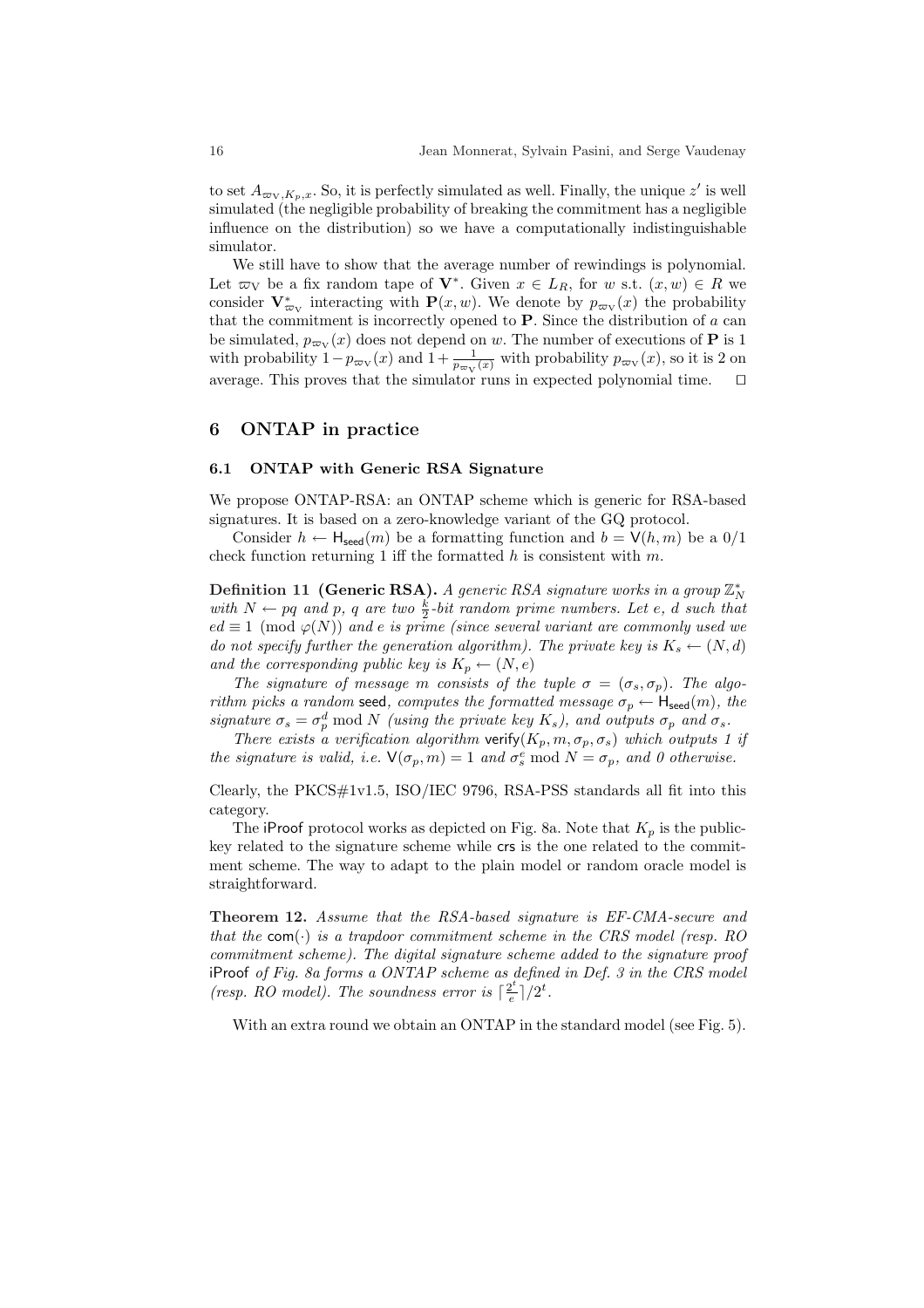#### Efficient Deniable Authentication for Signatures 17

$$
\begin{array}{llll}\n\mathbf{P}(\sigma_s) & (\mathbf{crs}, K_p, m) & \mathbf{V} & \mathbf{P}(\sigma_p, \sigma_s) & (\mathbf{crs}, K_p, m) & \mathbf{V} \\
\sigma_p = \sigma_s^c \bmod N & \text{pick } \tilde{r} & \text{pick } r \\
\text{pick } \eta & \text{pick } r \in_u \{0, 1\}^t & \text{pick } r \in_u \{0, 1\}^t \\
\text{pick } \eta & \text{check } r \in_u \{0, 1\}^t & \text{pick } r \in_u \{0, 1\}^t \\
Y = y^e \bmod N & \xrightarrow{Y \parallel \sigma_p} \mathbf{V}(\sigma_p, m) \stackrel{?}{=} 1 & \text{if } a = u^{\ell} \bmod p & \xrightarrow{a \parallel \sigma_p} \mathbf{ver}(K_p, m, \sigma_p) \stackrel{?}{=} 1 \\
c \stackrel{?}{=} \text{com}(\text{crs}, r, \tilde{r}) & \xleftarrow{r \parallel \tilde{r}} & c \stackrel{?}{=} \text{Com}(\text{crs}, r, \tilde{r}) & \xrightarrow{r \parallel \tilde{r}} & c \stackrel{?}{=} \text{com}(\text{crs}, r, \tilde{r}) & \xrightarrow{r \parallel \tilde{r}} & \text{or } \eta = (u, v, \xi) \\
z \leftarrow y \sigma_s^r \bmod N & \xrightarrow{z} & \text{if } z \in T \sigma_p^r \pmod N & z = \ell + r \cdot s \bmod q & \xrightarrow{z} & \text{if } u \in T \text{ (mod } p) \\
\text{(a)} & \text{(b)} & \text{(c)} & \text{(d)} & \text{(e)} & \text{(f)} & \text{(f)} & \text{(g)} & \text{(h)} & \text{(i)} & \text{(i)} & \text{(j)} & \text{(j)} & \text{(k)} & \text{(l)} & \text{(l)} & \text{(l)} & \text{(l)} & \text{(l)} & \text{(l)} & \text{(l)} & \text{(l)} & \text{(l)} & \text
$$

Fig. 8: The iProof Protocols for ONTAP-RSA (a) and ONTAP-ElGamal (b).

*Proof.* Clearly, there exists an algorithm simulate( $K_n$ , m) which outputs a  $\sigma_n$ computationally indistinguishable from the one generated by  $\text{sign}(K_s, m)$ , i.e.  $\sigma_p \leftarrow H_{\text{seed}}(m)$ . Thanks to Th. 6, we only need to prove that the signature scheme is unforgeable and the protocol is deniable zero-knowledge. Unforgeability is already assumed. Efficiency and completeness of iProof are trivial. Soundness and deniable zero-knowledge properties of  $i$ Proof are proven by Th. 8 and 9.  $\Box$ 

### 6.2 ONTAP with Generic ElGamal Signature

Definition 13 (Generic ElGamal). A generic ElGamal signature scheme works in a group G with a generator  $g \in \mathbb{G}$  with order q. The private key is  $K_s = x \in \mathbb{Q}$  $\mathbb{Z}_q$  and the corresponding public key is  $K_p = y = g^x$ .

The signature of a message m consists of the tuple  $\sigma = (u, v, \xi, s) \leftarrow \text{sign}(K_s, m)$ . This tuple is split in two parts: a part  $\sigma_p = (u, v, \xi)$  which can be perfectly simulated without  $K_s$  and a part  $\sigma_s = s$ .

There exists a verification algorithm verify( $K_p, m, \sigma_p, \sigma_s$ ) which outputs 1 if  $u^s = v \ \wedge \ \text{ver}(K_p, m, \sigma_p) = 1 \ and \ 0 \ otherwise \ for \ some \ function \ ver.$ 

ElGamal [21] (with a group of prime order), Schnorr [42,43], DSA [19,18], and ECDSA [20] signatures all meet the generic ElGamal requirements. Clearly, all of them respect the parameter and key generation. We give briefly four examples:

- The plain ElGamal signature is  $u = g^k \mod p$  for some random  $k, v =$  $g^{h(m)}y^{-u} \bmod p$ ,  $\xi = \emptyset$ ,  $s = \frac{h(m)-x\sigma_r}{k} \pmod{q}$  and the ver algorithm consists in checking  $v = g^{h(m)}y^{-u} \pmod{p}$ .
- The Schnorr signature is  $u = g$ ,  $v = g^s \mod p$ ,  $\xi = h(g^k \mod p || m)$ ,  $s = k +$  $x\xi \mod q$  and the ver algorithm consists in checking  $h(vy^{-\xi} \mod p||m) \stackrel{?}{=} \xi$
- The DSA signature is  $u = g^k$  for some random k,  $v = g^{h(m)}y^u$ ,  $\xi = \emptyset$ ,  $s = \frac{h(m)+xu}{k}$  mod q and the ver algorithm consists in checking  $v = g^{h(m)}y^u$  $(mod p).$
- $-$  The ECDSA signature works over an elliptic curve with prime order  $n$ , with generator G, and with keys  $K_s = d \in [1, n-1]$  and  $K_P = Q = dG$ . The ECDSA signature is  $u = (u_x, u_y) = k\ddot{G}, v = h(m)\ddot{G} + \bar{u}_x\dot{Q}, \xi = \emptyset, s =$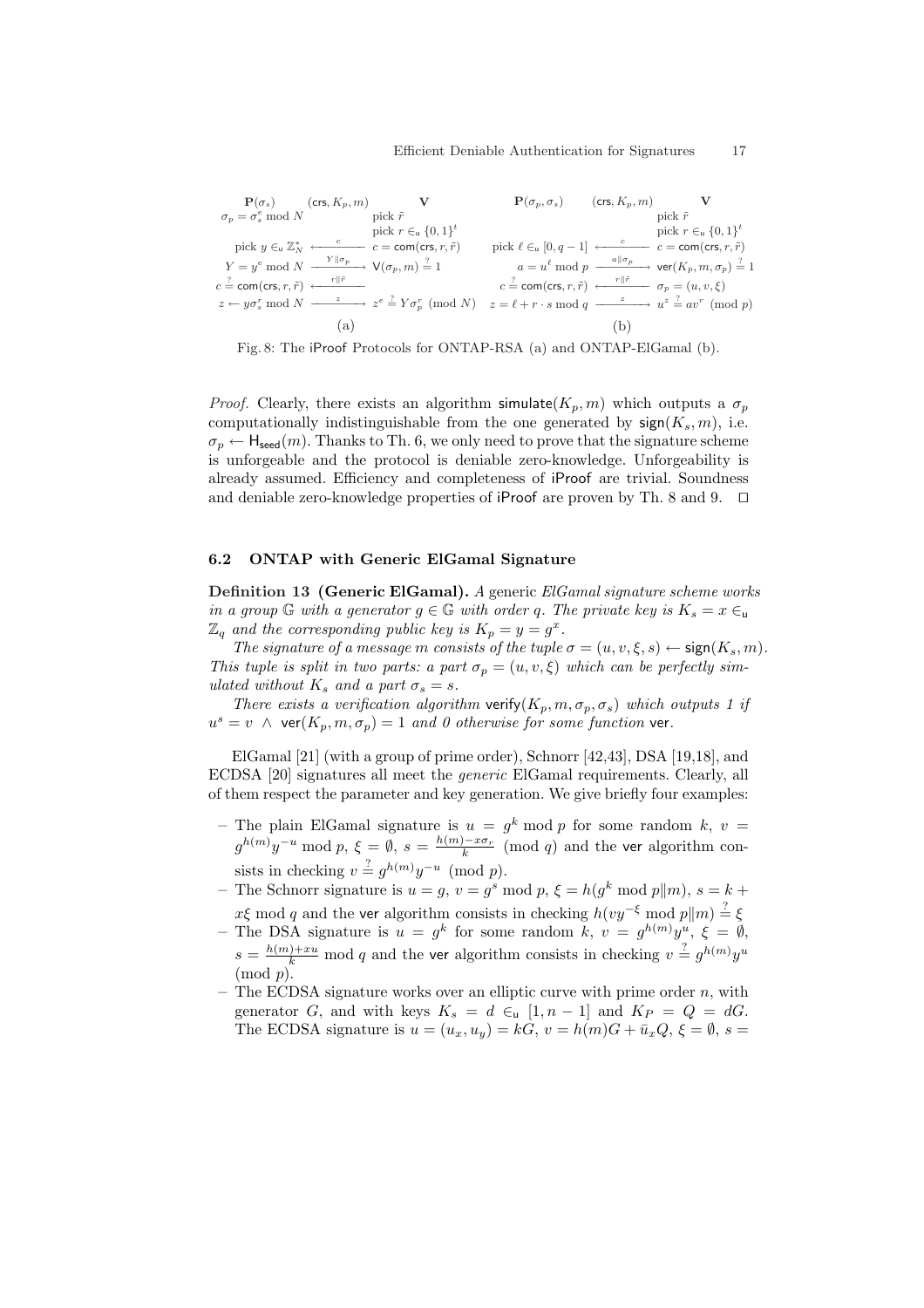$\frac{h(m)+d\bar{u}_x}{k}$  mod n and the ver algorithm consists in checking  $v \stackrel{?}{=} h(m)G + \bar{u}_x Q$ (mod n). (Here we use additive notations and the  $u_x \mapsto \bar{x}_x$  mapping is defined in [20]).

In order to build a non-transferable signature, instead of revealing the private part of the signature, we will prove that we know it. Clearly, we will use a zero-knowledge proof as before. The required proof of knowledge should allow **P** to prove to **V** that he knows s such that  $u^s = v$ . Note that this is the proof of the knowledge of the discrete logarithm. The identification protocol from Schnorr [42,43] is a  $\Sigma$ -protocol when q is prime proving exactly that. Consequently, we applied our generic transform from Th. 9 and we obtain the verification protocol of Fig. 8b which is deniable zero-knowledge in the CRS model. We thus obtain several schemes: ONTAP-ElGamal, ONTAP-Schnorr, ONTAP-DSA, ONTAP-ECDSA, and so on.

Theorem 14. Assume that the ElGamal-based signature is EF-CMA-secure and that the  $com(\cdot)$  is a trapdoor commitment scheme in the CRS model (resp. RO commitment scheme). The digital signature scheme added to the signature proof iProof of Fig. 8b forms a ONTAP scheme in the CRS model (resp. RO model). The soundness error is  $2^{-t}$ .

See proof of Th. 12.

# 7 Conclusion

We studied the deniability notion in the case of digital signature verification. We proposed a new primitive called ONTAP as an offline non-transferable proof for holding a valid signature. As example, we presented an efficient signature proof for RSA-based and ElGamal-based signatures. Our protocol offers an adequate solution for private data authentication especially in the context of e-passports. It is compatible with all standard signature schemes.

# References

- 1. N. Asokan, V. Shoup, and M. Waidner. Optimistic fair exchange of digital signatures (extended abstract). In *Eurocrypt '98*, vol. 1403 of *LNCS*, pages 591–606, 1998. Springer.
- 2. N. Asokan, V. Shoup, and M. Waidner. Optimistic fair exchange of digital signatures (extended abstract). IEEE Journal on Selected Areas in Communications, 18(4):593–610, 2000.
- 3. J. Baek, R. Safavi-Naini, and W. Susilo. Universal Designated Verifier Signature Proof (or How to Efficiently Prove Knowledge of a Signature). In Asiacrypt '05, vol. 3788 of LNCS, pages 644–661, 2005. Springer.
- 4. J. F. Boyar, D. Chaum, I. Damgård, and T. P. Pedersen. Convertible Undeniable Signatures. In Crypto '90, vol. 537 of LNCS, pages 189–205, 1991. Springer.
- 5. J. F. Boyar, S. A. Kurtz, and M. W. Krentel. A discrete logarithm implementation of perfect zero-knowledge blobs. Journal of Cryptology, 2(2):63–76, 1990.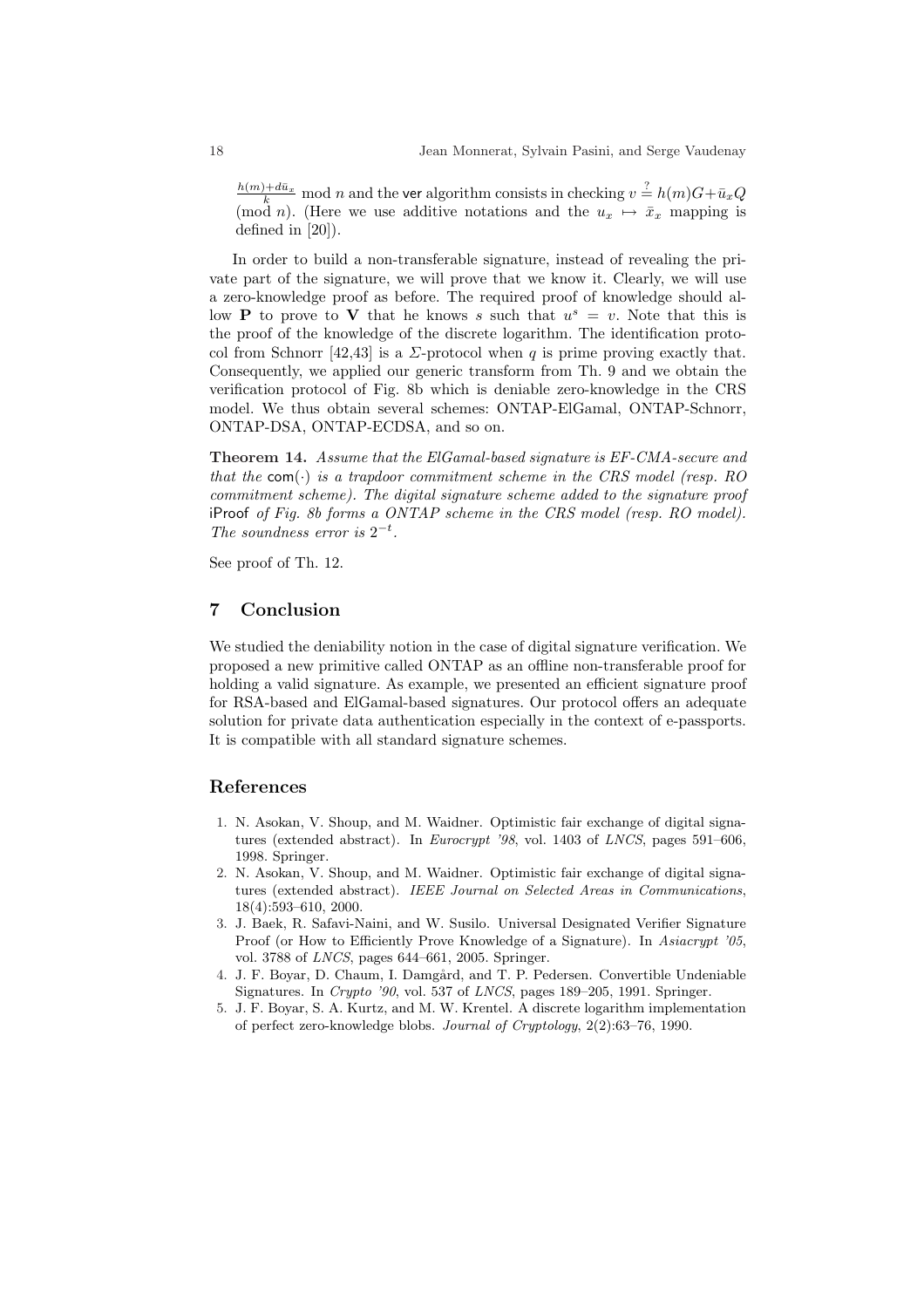- 6. G. Brassard, D. Chaum, and C. Crépeau. Minimum disclosure proofs of knowledge. Journal of Computer and System Sciences, 37(2):156–189, 1988.
- 7. J. Camenisch and M. Michels. Confirmer Signature Schemes Secure against Adaptive Adversaries. In Eurocrypt '00, vol. 1807 of LNCS, pages 243–258, 2000. Springer.
- 8. D. Catalano, R. Gennaro, N. Howgrave-Graham, and P. Q. Nguyen. Paillier's cryptosystem revisited. In CCS '01, pages 206–214, 2001. ACM Press.
- 9. D. Chaum. Zero-Knowledge Undeniable Signatures. In Eurocrypt '90, vol. 473 of LNCS, pages 458–464, 1990. Springer.
- 10. D. Chaum. Designated Confirmer Signatures. In Eurocrypt '94, vol. 950 of LNCS, pages 86–91, 1994. Springer.
- 11. D. Chaum and H. van Antwerpen. Undeniable Signatures. In Crypto '89, vol. 435 of LNCS, pages 212–217, 1990. Springer.
- 12. R. Cramer, I. Damgård, and P. D. MacKenzie. Efficient Zero-Knowledge Proofs of Knowledge Without Intractability Assumptions. In PKC '00, vol. 1751 of LNCS, pages 354–372, 2000. Springer.
- 13. I. Damgård. Efficient Concurrent Zero-Knowledge in the Auxiliary String Model. In Eurocrypt '00, vol. 1807 of LNCS, pages 418–430, 2000. Springer.
- 14. I. Damgård. On  $\Sigma$ -protocols. Lecture Notes, 2005.
- 15. I. Damgård and T. P. Pedersen. New Convertible Undeniable Signature Schemes. In Eurocrypt '96, vol. 1070 of LNCS, pages 372–386, 1996. Springer.
- 16. Y. Desmedt. Subliminal-Free Authentication and Signature (Extended Abstract). In Eurocrypt '88, vol. 330 of LNCS, pages 23–33, 1988. Springer.
- 17. D. Dolev, C. Dwork, and M. Naor. Nonmalleable cryptography. SIAM Review, 45(4):727–784, 2003.
- 18. Digital signature standard (DSS). Federal Information Processing Standard, Publication 186-2, U.S. Department of Commerce, National Institute of Standards and Technology, 2000.
- 19. Digital signature standard (DSS). Federal Information Processing Standard, Publication 186, U.S. Department of Commerce, National Institute of Standards and Technology, 1994.
- 20. ANSI X9.62. Public Key Cryptography for the Financial Service Industry: The Elliptic Curve Digital Signature Algorithm (ECDSA). American National Standard Institute. American Bankers Associtaion, 1998.
- 21. T. ElGamal. A public key cryptosystem and a signature scheme based on discrete logarithms. IEEE Transactions on Information Theory, 31(4):469–472, 1985.
- 22. A. Fiat and A. Shamir. How to Prove Yourself: Practical Solutions to Identification and Signature Problems. In Crypto '86, pages 186–194, 1996. Springer.
- 23. R. Gennaro, H. Krawczyk, and T. Rabin. RSA-Based Undeniable Signatures. Journal of Cryptology, 13(4):397–416, 2000.
- 24. O. Goldreich and A. Kahan. How To Construct Constant-Round Zero-Knowledge Proof Systems for NP. Journal of Cryptology, 9(3):167–189, 1996.
- 25. O. Goldreich, S. Micali, and A. Wigderson. Proofs that Yield Nothing But Their Validity or All Languages in NP Have Zero-Knowledge Proof Systems. Journal of the ACM, 38(1):691–729, 1991.
- 26. S. Goldwasser, S. Micali, and C. Rackoff. The Knowledge Complexity of Interactive Proof-Systems. In STOC '85, pages 291–304, 1985. ACM press.
- 27. S. Goldwasser, S. Micali, and C. Rackoff. The Knowledge Complexity of Interactive Proof Systems. SIAM Journal on Computing, 18(1):186–208, 1989.